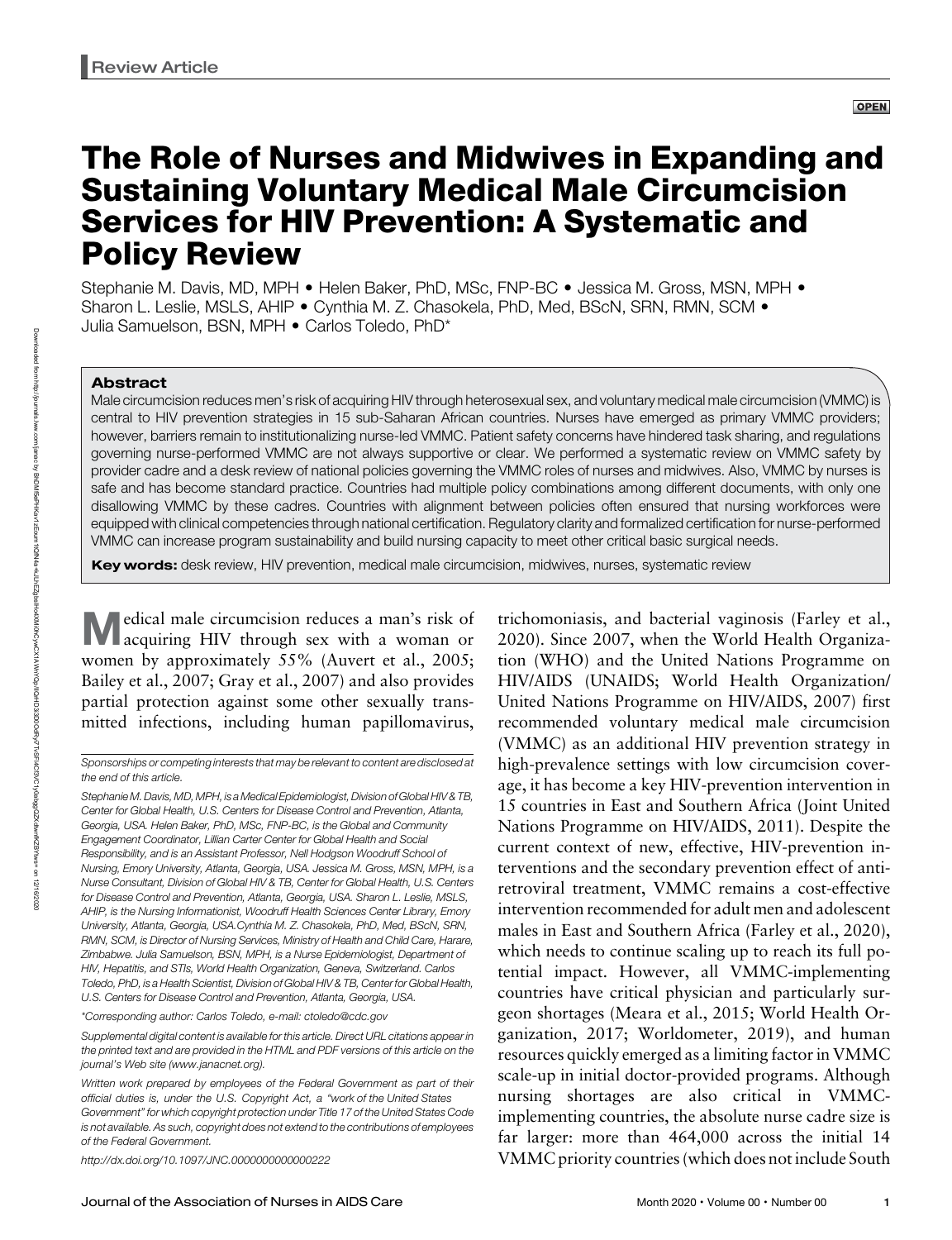Sudan), as compared with fewer than 86,000 doctors, according to latest-available WHO Global Health observatory data for each country (World Health Organization, 2019d). This context led WHO to promote task sharing under the Models to Optimize Volume and Efficiency (MOVE) approach in which multiple, interdisciplinary, midlevel providers support a surgeon who rotates more quickly between clients (World Health Organization, 2010). The majority of VMMCimplementing countries then adopted full task sharing with nurses, and sometimes, other nonphysician health care workers (HCWs) performing the entire VMMC procedure. The abbreviation HCWs and the term "providers" are used throughout this article to refer to clinical health care professionals, as distinguished from traditional practitioners without clinical training.

This emergence of nurses as the primary providers of VMMC has been a crucial innovation in the program's success to date and, more broadly, has demonstrated the potential of nonphysician HCWs to meet crucial minor surgical needs in resource-limited health care settings at an unprecedented scale. However, two key challenges remain. First, millions of VMMCs are neededin the future to achieve and maintain the current UNAIDS coverage targets of 90% among adult men through 2030 (UNAIDS, 2016). Yet, not every country implementing VMMC has adopted task sharing, amidst anecdotal concerns over surgical safety and nursing shortages. Second, national policies governing task sharing and nurses' scopes of practice (SOP) are not always clear or consistent across governmental agencies and regulatory bodies.

Although individual countries set national standards for nursing education and qualification, there are globally recognized standards addressing core requirements and responsibilities of a nurse, providing a degree of consistency across countries in the profile of this cadre when considering its role in VMMC across East and Southern Africa. The International Council of Nurses defines a nurse as "a person who has completed a program of basic, generalized nursing education and is authorized by the appropriate regulatory authority to practice nursing in his/her country," and a basic nursing education as "a formally recognised programme of study, providing a broad and sound foundation in the behavioural, life, and nursing sciences for the general practice of nursing" (International Council of Nurses, 2019a, para. 4). Also, WHO has provided a recommended set of global standards for the education of nurses and midwives (World Health Organization, 2009), which includes standards around outcomes (including graduate competencies and career tracking), graduate attributes (including use of evidence, cultural competence, and critical thinking),

governance, accreditation, infrastructure, partnerships, curriculum design, core curriculum (including content in nursing theory, practice, interventions, and SOP), assessment, and faculty qualifications and development.

National and multilateral efforts are needed to address gaps in VMMC workforce sustainability planning, and these efforts can potentially draw support from current global momentum to recognize and expand nurse leadership in critical areas of health care. In 2016, the All-Party Parliamentary Group on global health published the "Triple Impact—how developing nurses will improve health, promote gender equality, and support economic growth" (World Health Organization, 2016, para. 4), aiming to "collect and disseminate evidence of the impact of nursing on access, quality, and costs, and ensure it is incorporated in policy and acted upon." WHO has designated 2020 as the International Year of the Nurse and the Midwife (International Council of Nurses, 2019b); this designation highlights the contributions of nurses and midwives and works to address nursing shortages. In addition, Nursing Now, launched in 2018, is a 3-year global campaign developed by the International Council of Nurses, WHO, and Burdett Trust for nursing. This initiative "aims to raise the status and profile of nursing worldwide" through working with policymakers and supporting nurses to "lead, learn, and build a global movement" (Nursing Now, 2019, para. 1). Conversely, the evidence base and policy development processes generated for the VMMC program may be able to assist these broader efforts to take advantage of nursing's potential to narrow critical gaps across multiple health domains.

The authors reviewed the evidence on VMMC safety when performed by diverse HCW cadres and documented the status of policies and SOP regarding nurses' and midwives' authorization to perform VMMC. We performed a systematic review of scientific literature on the safety of VMMC when performed by nurses and other nonphysician cadres and a desk review of national policy documents governing VMMC task sharing across all implementing countries. We discuss the gaps to create enabling environments for nurses to sustain VMMC service delivery and the opportunities created by the development of a large pool of nurses and midwives experienced in basic surgical skills and postoperative management.

#### Methods

#### Methods Part 1: Systematic Literature Review

The Preferred Reporting Items for Systematic Reviews and Meta-Analyses recommendations were used to guide the review process (Liberati et al., 2009). A comprehensive literature search was undertaken to identify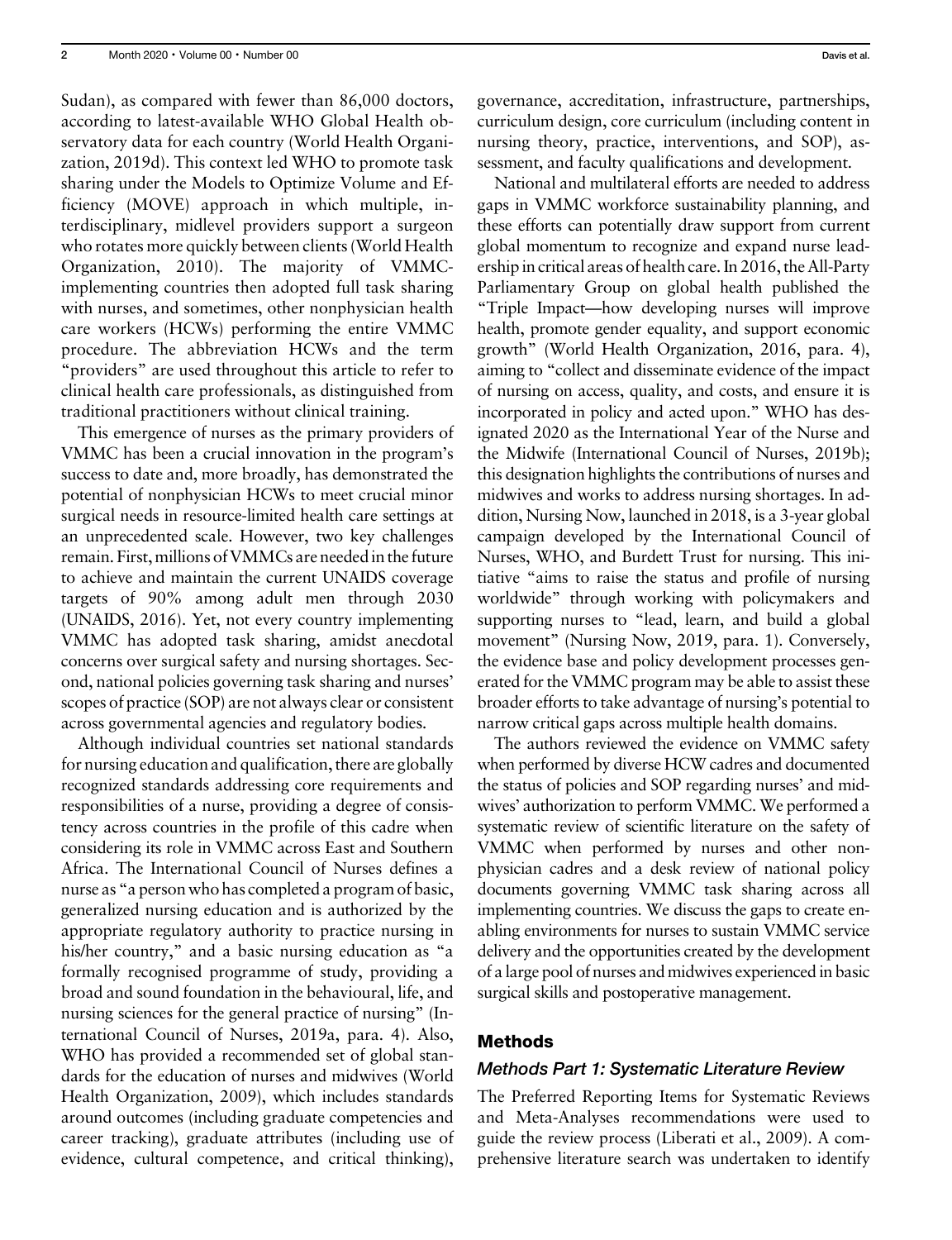articles providing data on safety of male circumcision performed by nonphysicians in countries implementing VMMC. The term nonphysicians is used to be inclusive of nurses, midwives, and other medical cadres.

The search strategies were developed and conducted by an experienced medical librarian (S.L.) with input from all research team members. Specific search strategies can be found in the online supplementary material (Supplemental Digital Content 1, [http://links.lww.com/](http://links.lww.com/JNC/A9) [JNC/A9](http://links.lww.com/JNC/A9)). Six bibliographic databases were searched (the Cumulative Index to Nursing and Allied Health Literature, or CINAHL; [Embase.com;](http://Embase.com) Global Health; PubMed; Scopus; and Web of Science Core Collection). Gray literature sources were also searched (African-Wide Information, African Index Medicus, and Popline). The websites for the Conference on Retroviruses and Opportunistic Infections, the International AIDS Society, and the International Conference on AIDS/STIs in Africa were manually searched for relevant abstracts.

The searches combined controlled vocabulary supplemented with keywords related to the concepts of male circumcision (e.g., voluntary medical male circumcision, VMMC), adverse events (AEs; e.g., complication, injury), and cadre (e.g., nonphysician, nurse, midwife). Synonyms for "cadre" were drawn from WHO Recommendations (World Health Organization, 2012). Location was limited to the 15 African countries currently implementing large-scale VMMC programs: Botswana, Eswatini (formerly Swaziland), Ethiopia, Kenya, Lesotho, Malawi, Mozambique, Namibia, Rwanda, South Africa, South Sudan, Tanzania, Uganda, Zambia, and Zimbabwe. Search dates ranged between January 1, 2007, and May 2, 2019. Articles were excluded if they did not present primary data (e.g., literature reviews or modeling), did not address male adult or adolescent circumcision (e.g., were about female genital mutilation, sometimes described as "female circumcision" or infant male circumcision), did not stratify safety outcome data by cadre, or did not provide data on at least one entirely nonphysician cadre (whether comparative or only descriptive). Any outcome measure described as capturing safety by article authors was includable.

Citations were uploaded to Rayyan, a systematic review tool, for review (Ouzzani et al., 2016). In the titleabstract screening phase, the first 50 titles were independently assessed by two reviewers (S.M.D., S.L.). The results were briefly unblinded, and the two reviewers compared exclusion reasons and resumed double review. Articles that passed title/abstract screening moved on to independent double full-text review by four reviewers (H.B., S.M.D., J.S., J.G.). Those selected for inclusion moved on to data abstraction. In both phases,

disagreements were resolved through discussion. Figure 1 shows the Preferred Reporting Items for Systematic Reviews and Meta-Analyses-style article inclusion flow diagram. The major variables extracted included country, setting, client age ranges, study design, method, safety outcomes, and cadre. Results were not combined across studies but captured in an exhaustive table, with descriptive discussion of numbers of articles identified and showing significant and nonsignificant differences in safety outcomes by provider type. Articlelevel evidence quality on our outcomes was assessed using the Newcastle-Ottawa score (Wells et al., n.d., accessed 2020), a simple, validated, and widely-used quality grading scale for observational studies. Scoring systems are roughly similar for cohort and case–control designs; the cohort system scores multiple aspects of each of three domains for a maximum score of nine points: participant selection (four points), comparability of exposed and unexposed groups (here, clients of midlevel providers vs. doctors; two points), and outcome capture (three points). For noncomparison studies, we used a modified version of the cohort scale, which eliminated questions only relevant for intergroup comparison, leaving five maximum points. We set thresholds for adequate duration of follow-up at 14 days to allow for later AEs and for adequate capture because  $\leq 5\%$  missed follow-up.

Overall synthesis of findings was done via quantitative descriptive breakdowns of the included literature body by key article characteristics (particularly, study design, cadres included, and AE diagnostic criteria) and outcome findings.

#### Methods Part 2: Policy Review

Methods for data call for policy documents. In 2019, WHO and CDC requested policy and regulatory documents by email from national nursing leaders, including chief nursing officers, registrars, academics, and presidents of national nurses and midwives associations from the 14 priority countries implementing VMMC— Botswana, Eswatini, Ethiopia, Kenya, Lesotho, Malawi, Mozambique, Namibia, Rwanda, South Africa, Tanzania, Uganda, Zambia, and Zimbabwe (South Sudan was excluded from this analysis because the VMMC program has only recently been established)—and from global leaders in nursing workforce policy and regulation. Policy and regulatory documents related to nurses' and midwives' SOP, task sharing, and national nursing acts were searched using key words, including "circumcision," "VMMC," "minor procedure," "minor surgery," "procedure," and "HIV," and national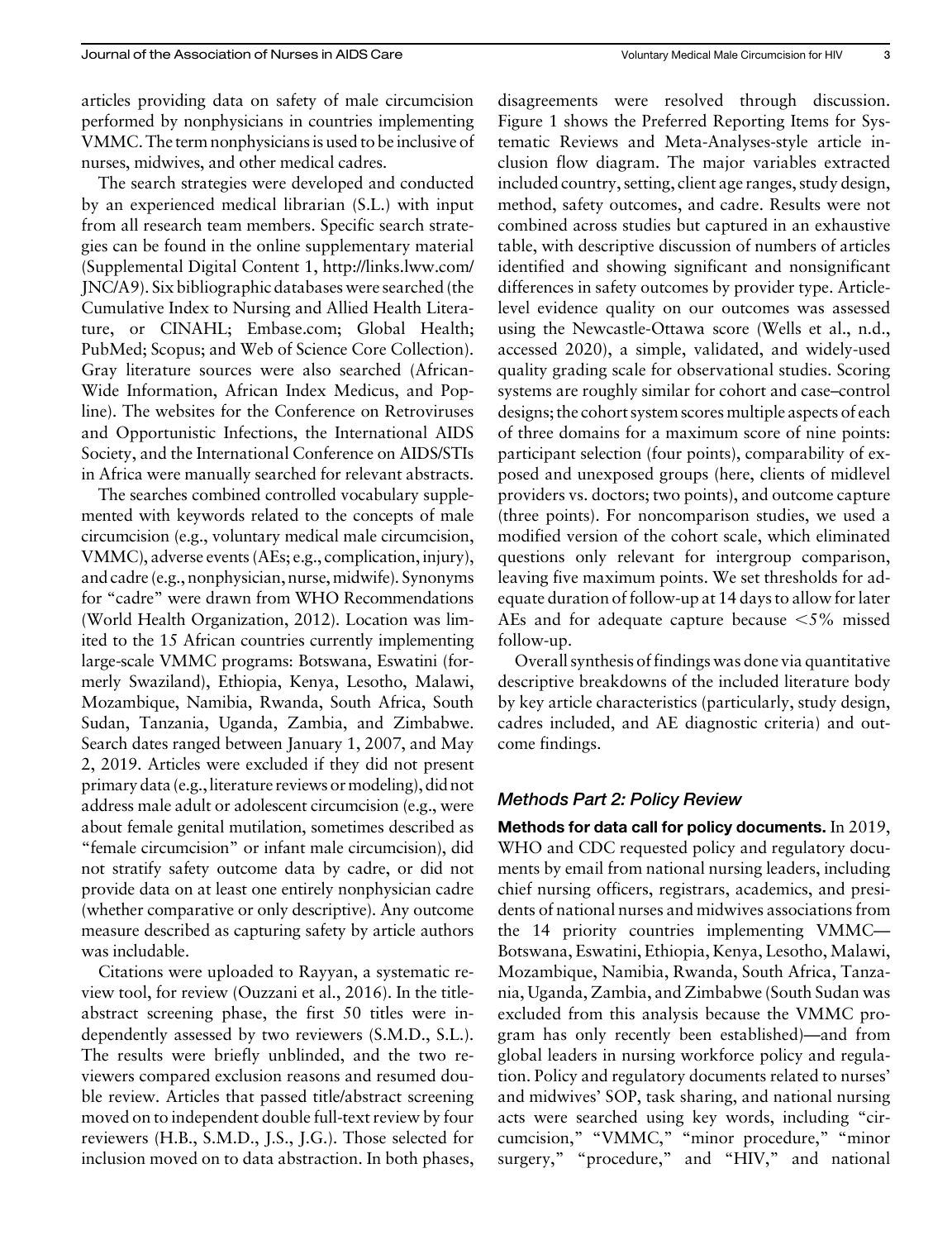

Figure 1. PRISMA (Liberati et al., 2009) flow diagram for article inclusion in review of literature on safety of voluntary medical male circumcision (VMMC) performed by non-physician cadres.

VMMC policies were searched using the key words "nurse, midwife, task-sharing, certified, and trained" and analyzed for the 14 priority countries.

Methods for web-based search for policy documents. Following the gathering of documents from VMMC-implementing countries, the websites of The Clearinghouse on Male Circumcision for HIV Prevention ([https://www.malecircumcision.org/\)](https://www.malecircumcision.org/) and the National Council of State Boards of Nursing's (NCSBN) Global Regulatory Atlas ([https://www.regulatoryatlas.](https://www.regulatoryatlas.com/) [com/\)](https://www.regulatoryatlas.com/) were systematically searched for VMMC documents, which included information about the nonphysician role in VMMC care and for Nursing Scope of Practice documents.

The Clearinghouse on Male Circumcision for HIV Prevention was searched for the 14 VMMC priority countries along with "Guide," "Job Aid," "Policy or Guidance," "Report," "Strategy," "Tool or Toolkit," and "Training Materials," and it resulted in 113 documents. Of these, five included information about the nonphysician role in VMMC.

The NCSBN's Global Regulatory Atlas was searched for the 14 VMMC priority countries. Three documents were found from it, including the national nursing acts for Namibia, South Africa, and Rwanda. Also, a web search was performed in Google to locate the Republic of Rwanda Ministry of Health National Guidelines for Prevention and Management of HIV and STIs.

Policy document review. Policy documents were reviewed regarding the extent to which nurses and midwives were authorized to perform VMMC, and coded using the following designations, based on the terms used in the documents: VMMC or other procedural authorization not mentioned, minor procedures authorized, minor surgeries authorized, procedures authorized, VMMC authorized, VMMC authorized, cadre not specified (e.g., in some VMMC policies), conditionally authorized, VMMC not mentioned (i.e., the authorization of any task is based on training, competency, SOP, job description, scheme of service), and VMMC not authorized. For the categories minor procedures authorized, minor surgeries authorized, and procedures authorized, VMMC is not explicitly mentioned but implicitly authorized. Policy documents were subsequently reviewed for documentation on required training or certification for VMMC providers, as a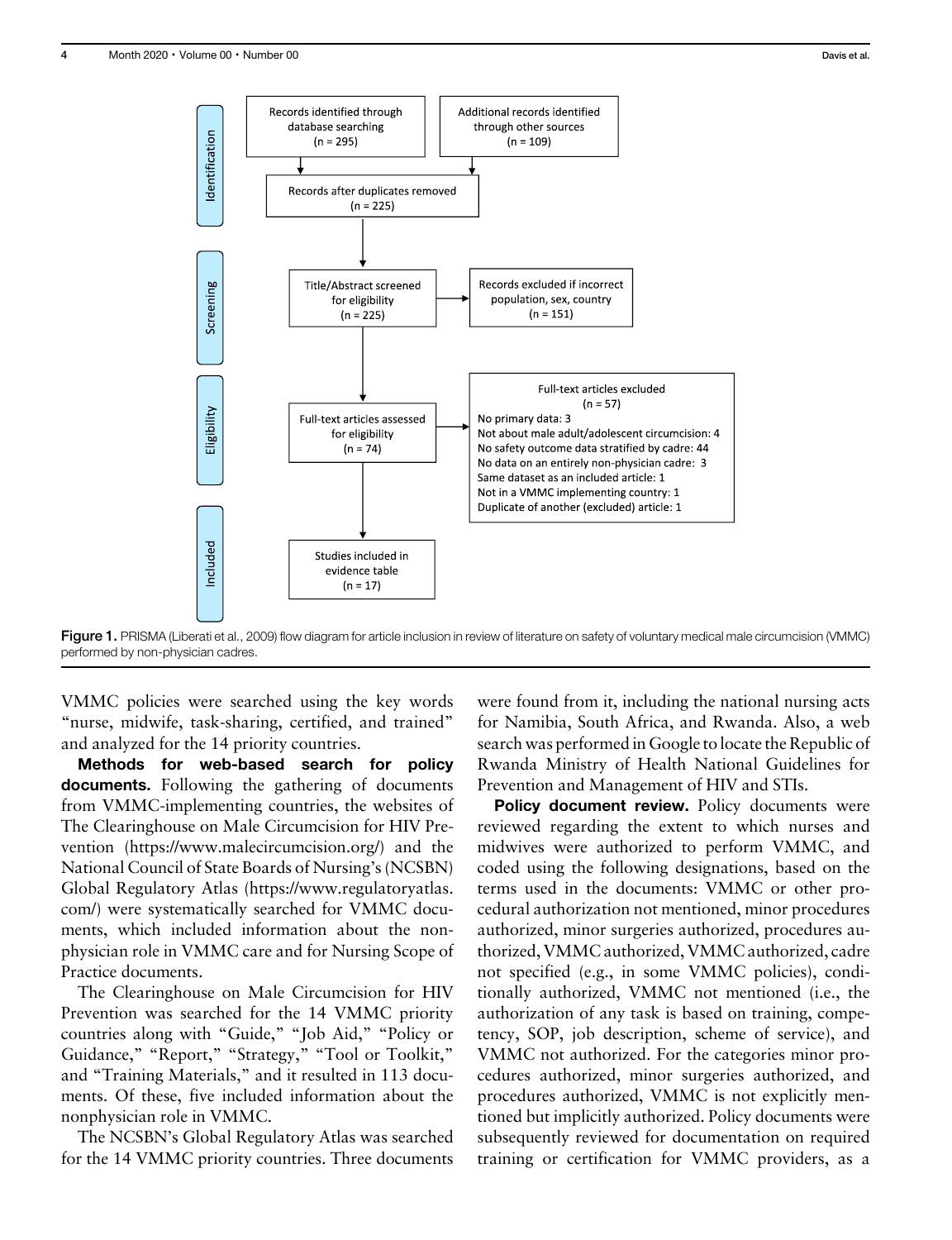means to systematically ensure competency among VMMC providers, and coded using the following designations: no established VMMC training program, presence of approved or competency-based trainings, or established VMMC certification program.

#### Results

#### Part 1: Literature Review

In total, 225 deduplicated articles were identified; of which, 74 passed initial title/abstract screening, and 17 met all inclusion criteria after full-text review (Figure 1). These are summarized in Table 1. Abstracts meeting inclusion criteria and not presenting the same data as an includable full article were treated as articles. Nine articles compared two cadres on safety (of which, a physician or surgeon was a comparator in six), and the other eight assessed a single group composed of one or more nonphysician cadres on safety. The potentially ambiguous term "medical officer" referred to physicians in the countries included here, according to the relevant articles. Six countries implementing VMMC were Kenya, Malawi, Mozambique, Rwanda, Uganda, and Zambia. Seven of the included articles featured data sets enrolling only adults (18 years and older); the others also enrolled minors (nine) or did not specify (one). Those enrolling minors were frequently restricted to those 12 years or older.

Articles fell into one of several categories:

- ·retrospective assessments of routinely collected programmatic data (six articles),
- ·prospective studies primarily designed to evaluate safety with a new VMMC device, which also reported results by cadre suitable for inclusion (eight articles: six PrePex and two ShangRing),
- ·prospective study designed to evaluate safety by follow-up method (one article; Reed et al., 2015), and
- ·prospective studies specifically designed to evaluate safety of nonphysician cadres (two articles: one with only multiple nonphysician cadres, Ngo & Obhai, 2012; the other comparing nonphysicians with physicians, Frajzyngier et al., 2014).

Provider cadres included surgeons, physicians, medical officers, clinical officers, nurses, medical technicians, and nurse aides. All articles reported safety outcomes as AE rates, and these in turn were defined as rates of moderate or severe AEs diagnosed at any point in followup in most cases. Severity designations were as defined by the articles themselves; however, the categorization system most commonly used is that provided in the Population Services International Adverse Event Action Guide, which provides type-specific criteria, but in general, it designates severe AEs as those requiring extensive intervention with referral or specialist input, and moderate AEs as those that require intervention but do not qualify as severe (PSI, 2016). However, three studies reported total AE rates (Galukande et al., 2014; Mutabazi et al., 2013, 2014); two reported mild, moderate, and severe AE rates separately (Kigozi et al., 2014; Kohler, Namate, et al., 2016), and three studies reported AEs either stratified by period (Frajzyngier et al., 2014) or confined to only the intraoperative (Ngcobo et al., 2018) or the postoperative (Reed et al., 2015) period.

Reported AE rates were less than 3% in 11 studies and higher in six studies. Of those six, three had higher rates for both physician and the nonphysician cadres: two in which the high rate was attributed by authors to their aggressive nonroutine case-finding approach (Feldblum et al., 2014; Reed et al., 2015), and one in which the AE rate was not confined to moderate/severe cases (Ngcobo et al., 2018). Two reported only on nonphysician cadres in noncomparison studies from the same study team in the same country. Of those, one rate was found with surgical male circumcision prior to a documentation quality improvement intervention, attributed by authors to overdiagnosis (Kohler, Namate, et al., 2016); the other resulted from the inclusion of all pain as an AE (Kohler, Tippett Barr, et al., 2016). The final study (Herman-Roloff, Bailey, & Agot, 2012) had an apparent overall "passive surveillance" (routine follow-up) AE rate of 5.6% with higher AE rates among nonphysicians (discussed below) but did not report absolute rates for different provider cadres separately.

In total, among the 13 included studies that provided moderate/severe AE rates, six reported a point estimate of more than 2% among nonphysicians. Of these, one was interpreted by the authors as prequality intervention misclassification, which resolved after training; two had higher rates among physicians and attributed all to intensive nonroutine case-finding (Feldblum et al., 2014; Reed et al., 2015); one reported only on nonphysicians (Kohler, Tippett Barr, et al., 2016), and one had a point estimate of 2.1 versus 1.9% among physicians (not significant, not provided; Frajzyngier et al., 2014). The last (Herman-Roloff et al., 2012) is discussed in detail below.

Among the six studies comparing nonphysician cadres to physicians or surgeons, none found large differences in AE rates between cadres, and only one found a statistically significant difference. Two showed lower AE rates for the nonphysician cadres, clinical officers (Buwembo et al., 2012), and nurses (Mutabazi et al., 2014), respectively, with statistical significance not found after adjustment and not tested, respectively. Three found lower rates for the physicians: two reporting physician AE rates of 0% (Galukande et al., 2014; Mwandi et al., 2012), one reporting rates of 7.1% versus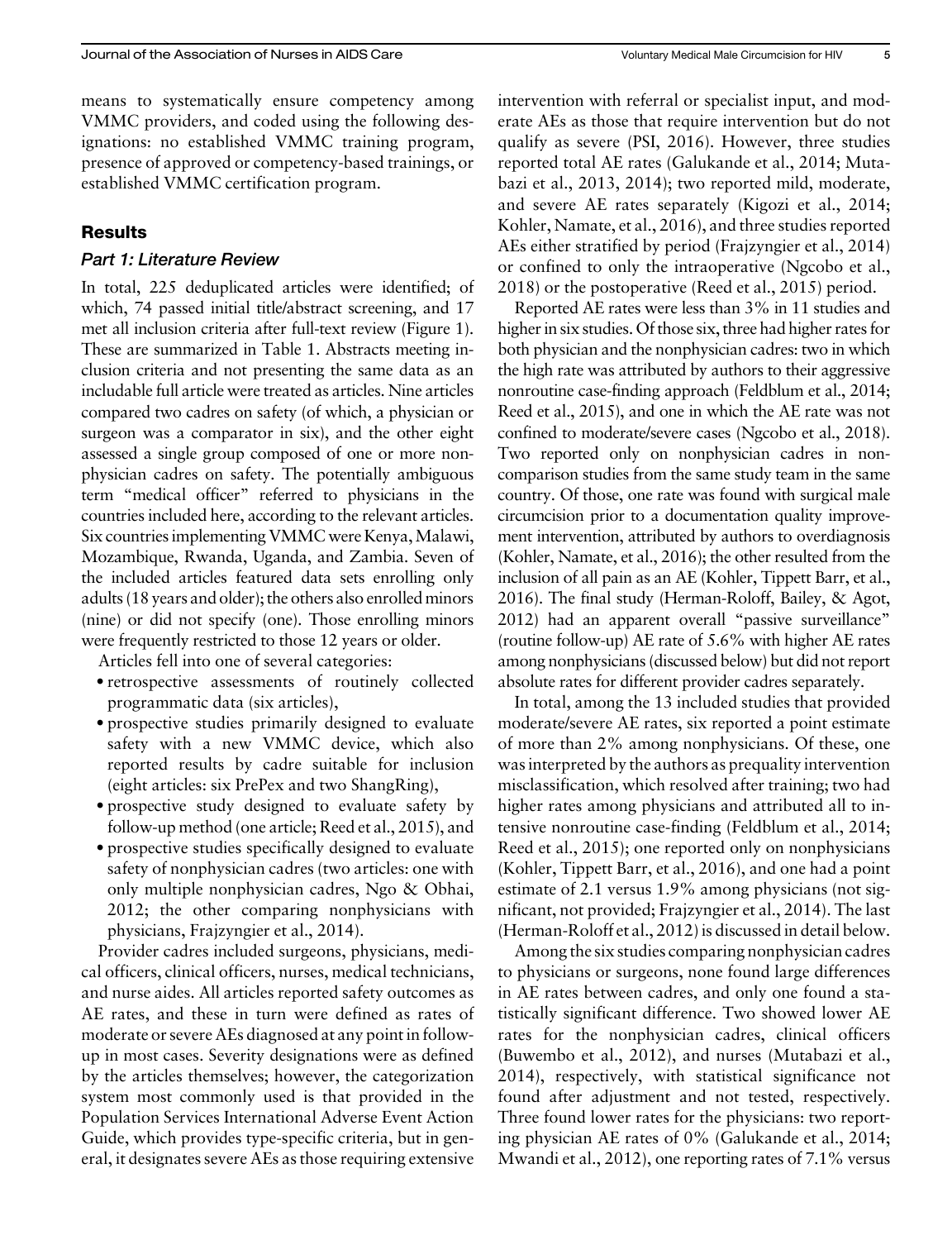| <b>Author and</b><br>Year         | Country | <b>Setting</b>                                                                     | <b>Enrolled</b><br><b>Client Age</b><br>Range<br>(Years) | <b>Study</b><br>Design       | <b>MC</b><br><b>Method</b>                    | <b>Total Client</b><br><b>Participants</b><br><b>Across All</b><br><b>Arms</b> | <b>Cadres</b><br>Compared,<br><b>Including</b><br><b>Education</b><br><b>Details</b> | <b>Safety</b><br><b>Findings</b><br>(Physician:<br>Nonphysician)                                      | Interpretation<br>Notes,<br><b>Potential Bias,</b><br><b>Limitations</b>                                                                                                                                                                                                                                                                                                                                                                                                            | Newcastle-<br><b>Ottawa</b><br><b>Quality: Type:</b><br><b>Score</b><br>(Subscores) |
|-----------------------------------|---------|------------------------------------------------------------------------------------|----------------------------------------------------------|------------------------------|-----------------------------------------------|--------------------------------------------------------------------------------|--------------------------------------------------------------------------------------|-------------------------------------------------------------------------------------------------------|-------------------------------------------------------------------------------------------------------------------------------------------------------------------------------------------------------------------------------------------------------------------------------------------------------------------------------------------------------------------------------------------------------------------------------------------------------------------------------------|-------------------------------------------------------------------------------------|
| Comparison studies                |         |                                                                                    |                                                          |                              |                                               |                                                                                |                                                                                      |                                                                                                       |                                                                                                                                                                                                                                                                                                                                                                                                                                                                                     |                                                                                     |
| <b>Buwembo</b><br>et al.,<br>2012 | Uganda  | Rural Rakai<br>district                                                            | $12 - 71$                                                | Programmatic                 | Surgical: dorsal<br>slit, sleeve<br>resection | 5,152                                                                          | Physicians and<br>clinical officers                                                  | Moderate/<br>severe AE rates<br>1.5% vs. 0.68%<br>$(p = .007)$<br>unadjusted; $p =$<br>.525 adjusted) | Higher rate in<br>physicians<br>possibly driven<br>by higher use of<br>cautery,<br>associated with<br>AEs                                                                                                                                                                                                                                                                                                                                                                           | Cohort 6/9<br>(selection 3/4,<br>comparability 2/<br>2, outcome 1/3)                |
| Feldblum<br>et al.,<br>2014       | Kenya   | Nyanza<br>province: mixed<br>urban and rural,<br>mixed clinics and<br>dispensaries | $18 - 49$                                                | Nonrandomized<br>prospective | PrePex                                        | 427                                                                            | Clinical officers<br>and nurses                                                      | Moderate/<br>severe AE rates<br>7.3% vs. 5.1%<br>(significance<br>testing NP)                         | Authors<br>attributed high<br>AE rates to<br>intensive<br>multimethod<br>case finding.<br>Pain scores<br>lower in nurse<br>clients. AE rates<br>lower with more<br>experience. Like<br>all device<br>studies,<br>anatomic<br>eligibility criteria<br>likely limit to low-<br>risk patients; this<br>and self-<br>selection may<br>limit<br>generalizability.<br>Limitation to only<br>adults, who have<br>lower AE rates<br>than<br>adolescents,<br>has the same<br>expected effect | Cohort 6/9<br>(selection 4/4,<br>comparability 0/<br>2, outcome 2/3)                |

(continued on next page)

 $\bullet$ 

۰

Davis et al.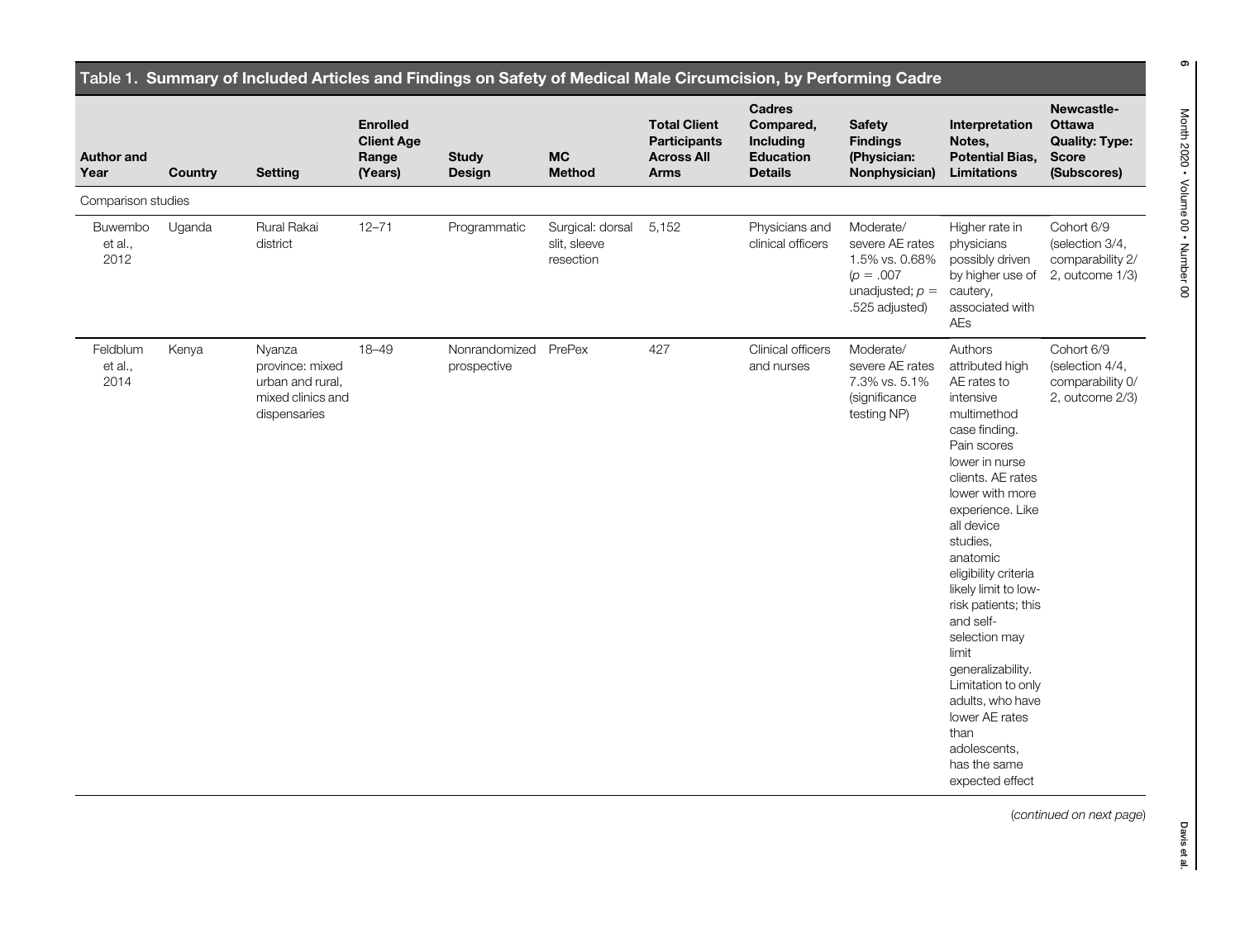|                                      | Table 1. (continued) |                                                                     |                                                          |                                                                                   |                                         |                                                                                |                                                                                                                                                 |                                                                                                                                                                                                                                                                                                                       |                                                                                                                           |                                                                              |  |  |  |  |
|--------------------------------------|----------------------|---------------------------------------------------------------------|----------------------------------------------------------|-----------------------------------------------------------------------------------|-----------------------------------------|--------------------------------------------------------------------------------|-------------------------------------------------------------------------------------------------------------------------------------------------|-----------------------------------------------------------------------------------------------------------------------------------------------------------------------------------------------------------------------------------------------------------------------------------------------------------------------|---------------------------------------------------------------------------------------------------------------------------|------------------------------------------------------------------------------|--|--|--|--|
| <b>Author and</b><br>Year            | <b>Country</b>       | <b>Setting</b>                                                      | <b>Enrolled</b><br><b>Client Age</b><br>Range<br>(Years) | <b>Study</b><br>Design                                                            | <b>MC</b><br><b>Method</b>              | <b>Total Client</b><br><b>Participants</b><br><b>Across All</b><br><b>Arms</b> | <b>Cadres</b><br>Compared,<br>Including<br><b>Education</b><br><b>Details</b>                                                                   | <b>Safety</b><br><b>Findings</b><br>(Physician:<br>Nonphysician)                                                                                                                                                                                                                                                      | Interpretation<br>Notes,<br><b>Potential Bias.</b><br><b>Limitations</b>                                                  | Newcastle-<br>Ottawa<br><b>Quality: Type:</b><br><b>Score</b><br>(Subscores) |  |  |  |  |
| Frajzyngier<br>et al.,<br>2014       | Kenya                | Nyanza; six<br>hospitals, four<br>health centers.<br>one dispensary | $13 - 54$                                                | Prospective:<br>provider<br>assignment<br>method not<br>specified                 | Surgical,<br>technique not<br>specified | 2,244                                                                          | Clinical officers<br>and nurses                                                                                                                 | Moderate/<br>severe AE rates:<br>at 7 days 1.9%<br>vs. $2.1\%$ (OR =<br>0.96, 95% CI,<br>$0.4 - 2.4$ ; at 60<br>days 0.09% vs.<br>0.29% (CI not<br>provided)                                                                                                                                                          |                                                                                                                           | Cohort 9/9<br>(selection 4/4,<br>comparability 2/<br>2, outcome 1/3)         |  |  |  |  |
| Galukande<br>et al.,<br>2014         | Uganda               | Kampala<br>International<br>Hospital                                | not specified                                            | Prospective<br>multiarm by<br>cadre; arm<br>assignment<br>method not<br>specified | PrePex                                  | 625                                                                            | Surgeons,<br>medical officers.<br>clinical officers,<br>nurses; all<br>experienced at<br>surgical MC.<br>Medical officers<br>were<br>physicians | Total AE rates<br>0% vs. 0% vs.<br>1.56% vs.<br>2.56% ( $p > .25$<br>for clinical officer<br>vs. nurse; others<br>not provided)                                                                                                                                                                                       | All providers had<br>surgical MC<br>experience, so<br>not clear if<br>results<br>generalize to<br>newer providers         | Cohort 5/9<br>(selection 4/4,<br>comparability 0/<br>2, outcome 1/3)         |  |  |  |  |
| Herman-<br>Roloff<br>et al.,<br>2012 | Kenya                | Nyanza<br>province, 16<br>clinic study<br>facilities                | $12 - 78$                                                | Programmatic                                                                      | Surgical:<br>forceps-quided             | 1,672                                                                          | Medical or<br>clinical officers<br>and nurses; all<br>experienced at<br>surgical MC.<br>Medical officers<br>were physicians.                    | Complex AE<br>reporting.<br>Overall mod/<br>severe AE rate<br>among those<br>returning for<br>follow-<br>$up = 5.6\%$ .<br>$aOR = 0.6 (95\%$<br>CI, 0.36-0.98) in<br>passive system;<br>$0.75(0.48 - 1.2)$<br>in active system;<br>$0.41(0.08 - 2.1)$<br>restricted to<br>providers with<br>$100 + MCs$<br>experience | Providers<br>circumcised by<br>physicians 25%<br>less likely to<br>return, perhaps<br>depressing<br>physician AE<br>rates | Cohort 6/9<br>(selection 4/4,<br>comparability 2/<br>2, outcome 0/3)         |  |  |  |  |

(continued on next page)

Voluntary Medical Male Circumcision for HIV

Voluntary Medical Male Circumcision for HIV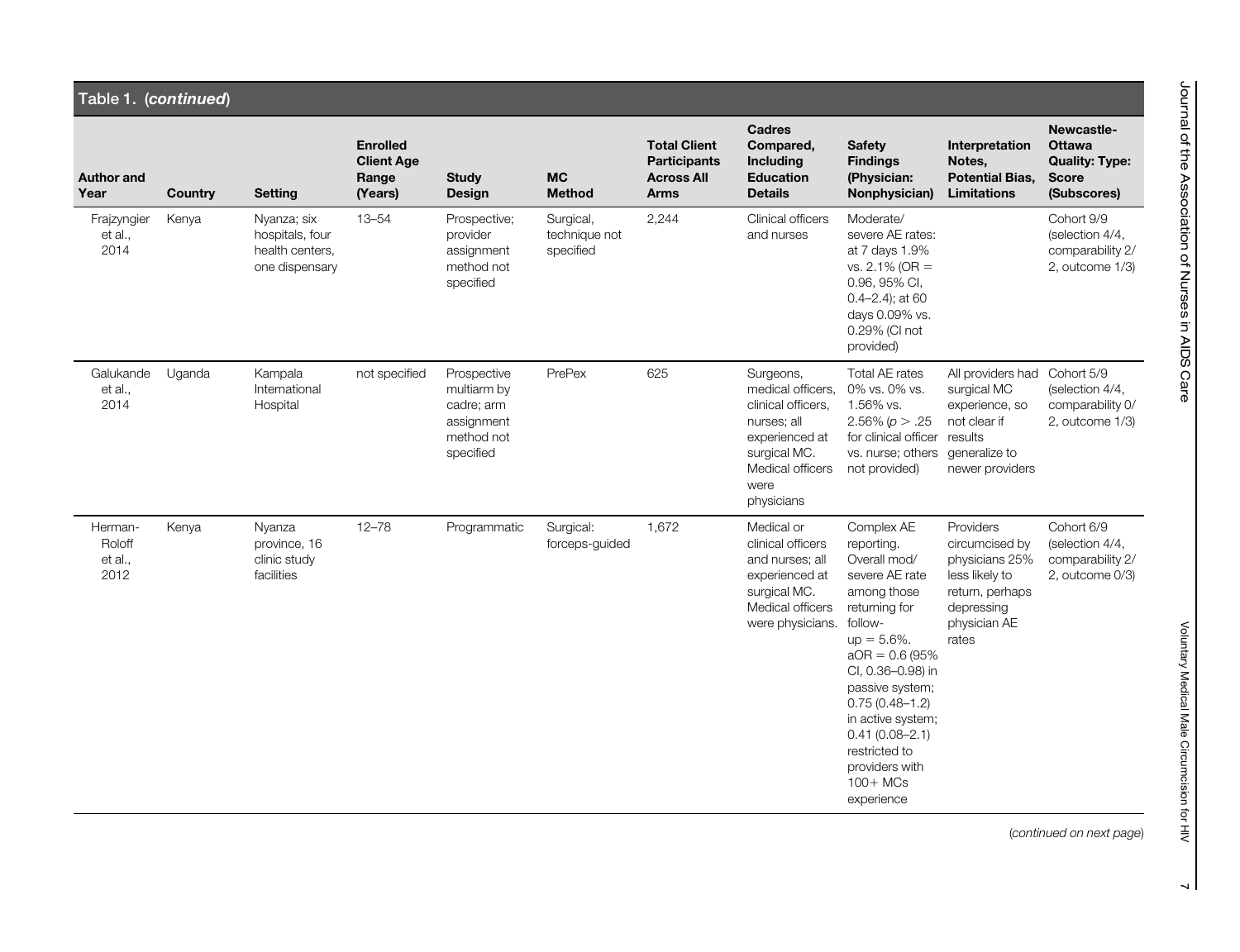| Table 1. (continued)        |                       |                                                                     |                                                          |                                                                                                       |                                         |                                                                                                             |                                                                                              |                                                                                                     |                                                                                                                                                                                                     |                                                                                                  |
|-----------------------------|-----------------------|---------------------------------------------------------------------|----------------------------------------------------------|-------------------------------------------------------------------------------------------------------|-----------------------------------------|-------------------------------------------------------------------------------------------------------------|----------------------------------------------------------------------------------------------|-----------------------------------------------------------------------------------------------------|-----------------------------------------------------------------------------------------------------------------------------------------------------------------------------------------------------|--------------------------------------------------------------------------------------------------|
| <b>Author and</b><br>Year   | Country               | <b>Setting</b>                                                      | <b>Enrolled</b><br><b>Client Age</b><br>Range<br>(Years) | <b>Study</b><br><b>Design</b>                                                                         | <b>MC</b><br><b>Method</b>              | <b>Total Client</b><br><b>Participants</b><br><b>Across All</b><br><b>Arms</b>                              | <b>Cadres</b><br>Compared,<br>Including<br><b>Education</b><br><b>Details</b>                | <b>Safety</b><br><b>Findings</b><br>(Physician:<br>Nonphysician)                                    | Interpretation<br>Notes,<br><b>Potential Bias.</b><br><b>Limitations</b>                                                                                                                            | Newcastle-<br><b>Ottawa</b><br><b>Quality: Type:</b><br><b>Score</b><br>(Subscores)              |
| Mutabazi<br>et al.,<br>2014 | Rwanda                | Kanombe<br>Military Hospital<br>(also serves<br>civilians), Kigali  | $18 - 40$                                                | Prospective<br>single arm in two<br>phases<br>(physicians then<br>nurses)                             | PrePex                                  | 147                                                                                                         | Physicians and<br>nurses                                                                     | Total AE rate<br>1.5% vs. 0%                                                                        |                                                                                                                                                                                                     | Cohort 5/9<br>(selection 3/4,<br>comparability 0/<br>2, outcome 2/3)                             |
| Mwandi<br>et al.,<br>2012   | Kenya                 | 260 sites, urban<br>and rural                                       | $0 - 84$                                                 | Programmatic                                                                                          | Surgical,<br>technique not<br>specified | 312,789 over<br>2008-2011 but<br>AE data are<br>2011 only;<br>102,372 (32.7%)<br>with follow-up to<br>day 7 | Medical officers.<br>clinical officers.<br>and nurses.<br>Medical officers<br>are physicians | Moderate/<br>severe AE rate<br>0% vs. 1.4% vs.<br>1.4%                                              |                                                                                                                                                                                                     | Cohort 2/9<br>(selection 2/4,<br>comparability 0/<br>2, outcome 0/3)                             |
| Ngcobo<br>et al.,<br>2018   | South Africa          | Tshwane district<br>multiple VMMC<br>sites-clinics<br>and hospitals | Not specified                                            | Programmatic                                                                                          | Not specified                           | 4,738                                                                                                       | Doctors and<br>clinical<br>associates                                                        | Intraoperative<br>total AE rate<br>7.1% vs. 8.1%                                                    | Clinical<br>associates do<br>not circumcise<br>children $<$ 13<br>years so had<br>average client<br>age 19 years vs.<br>17.7 for doctors.<br>This would be<br>expected to<br>lower their AE<br>rate | Cohort 4/9<br>(selection 3/4,<br>comparability 0/<br>2, outcome 1/3)                             |
| Reed et al.,<br>2015        | Kenya                 | 50 high-volume<br>MC sites in<br>Nyanza                             | $13+$                                                    | Prospective<br>single-arm,<br>subset not<br>returning to clinic<br>thus followed up<br>by home visits | Surgical not<br>specified               | 754                                                                                                         | Clinical officers,<br>nurse                                                                  | Postoperative<br>moderate/<br>severe AE rate<br>5.6% vs. 8.77%<br>(OR, 0.8, 95% CI<br>$= 0.4 - 1.6$ | Home follow-up<br>accounts for<br>high AE rates                                                                                                                                                     | Cohort 9/9<br>(selection 4/4,<br>comparability 2/<br>2, outcome 3/3)                             |
|                             |                       | Non-comparison (single provider group) studies                      |                                                          |                                                                                                       |                                         |                                                                                                             |                                                                                              |                                                                                                     |                                                                                                                                                                                                     |                                                                                                  |
| Feldblum<br>et al.,<br>2016 | Mozambique,<br>Zambia | Mixed; urban<br>tertiary care sites<br>and clinics                  | 18-49                                                    | Nonrandomized PrePex<br>prospective                                                                   |                                         | 1,003                                                                                                       | <b>Nurses</b><br>(Mozambique);<br>nurses and<br>clinical officers<br>(Zambia)                | Moderate AE<br>rate 0.6%:<br>severe AE rate<br>1.5%                                                 |                                                                                                                                                                                                     | Non-<br>comparison<br>cohort 4/5<br>(selection 2/2,<br>comparability 0/<br>$0$ , outcome $2/3$ ) |

Davis et al.

(continued on next page)

Month 2020 • Volume 00 • Number 00

 $\infty$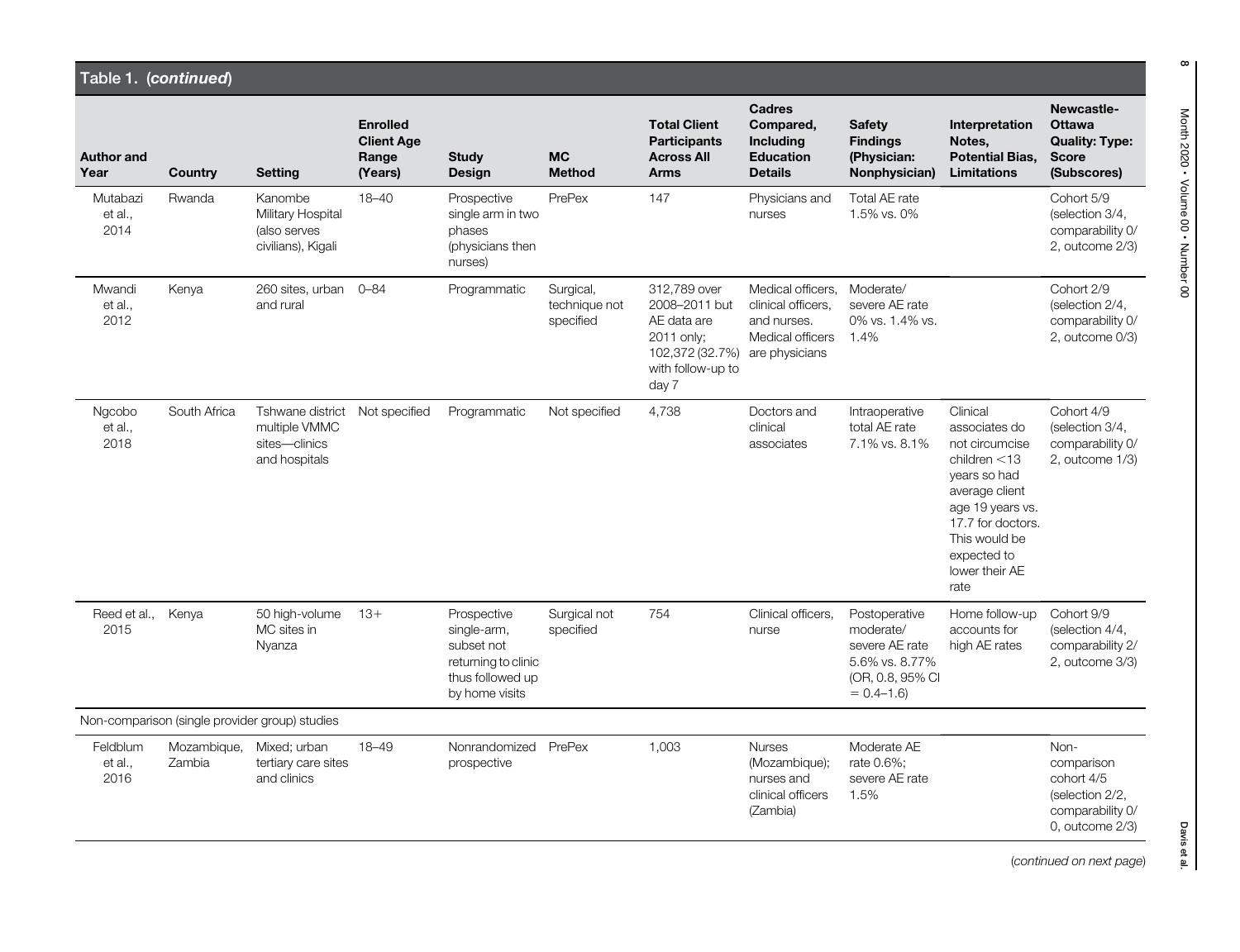|                                            | Table 1. (continued) |                                                                    |                                                          |                                                                                            |                                                                                      |                                                                                |                                                                                                    |                                                                                                              |                                                                                                                             |                                                                                             |  |  |  |  |
|--------------------------------------------|----------------------|--------------------------------------------------------------------|----------------------------------------------------------|--------------------------------------------------------------------------------------------|--------------------------------------------------------------------------------------|--------------------------------------------------------------------------------|----------------------------------------------------------------------------------------------------|--------------------------------------------------------------------------------------------------------------|-----------------------------------------------------------------------------------------------------------------------------|---------------------------------------------------------------------------------------------|--|--|--|--|
| <b>Author and</b><br>Year                  | <b>Country</b>       | Setting                                                            | <b>Enrolled</b><br><b>Client Age</b><br>Range<br>(Years) | <b>Study</b><br>Design                                                                     | <b>MC</b><br><b>Method</b>                                                           | <b>Total Client</b><br><b>Participants</b><br><b>Across All</b><br><b>Arms</b> | Cadres<br>Compared,<br>Including<br><b>Education</b><br><b>Details</b>                             | <b>Safety</b><br><b>Findings</b><br>(Physician:<br>Nonphysician)                                             | Interpretation<br>Notes,<br><b>Potential Bias,</b><br><b>Limitations</b>                                                    | Newcastle-<br><b>Ottawa</b><br><b>Quality: Type:</b><br><b>Score</b><br>(Subscores)         |  |  |  |  |
| Hove et al.,<br>2019                       | Zimbabwe             | VaRemba<br>circumcision<br>camp-rural,<br>mountainous              | $10 - 50 +$                                              | Programmatic                                                                               | Surgical: dorsal<br>slit for 10- to 14-<br>year-olds,<br>forceps guided<br>for $15+$ | 657                                                                            | <b>Nurses</b>                                                                                      | Moderate/<br>severe AE rate<br>0.5%                                                                          | Nurses treated<br>boys 10-14<br>prophylactically<br>with antibiotics.<br>which is not<br>standard of care                   | Noncomparison<br>cohort 4/5<br>(selection 2/2,<br>comparability 0/<br>$0$ , outcome $2/3$ ) |  |  |  |  |
| Kigozi et al., Uganda<br>2013              |                      | Rural Rakai<br>(southwest<br>Uganda)                               | $18 - 40 +$                                              | Nonrandomized<br>prospective two-<br>arm by method:<br>participants self-<br>assigned      | PrePex                                                                               | 429                                                                            | Clinical officers<br>and nurses                                                                    | Total AE rate<br>2.6%; severe<br>1.4%, moderate<br>0%; mild 1.1%                                             | Potential self-<br>selection bias<br>based on client<br>interest in<br>PrePex: unclear<br>how this might<br>affect AE rates | Noncomparison<br>cohort 5/5<br>(selection 2/2,<br>comparability 0/<br>0, outcome 3/3)       |  |  |  |  |
| Kigozi et al., Uganda<br>2013              |                      | Rural Rakai,<br>outpatient<br>facilities                           | $18+$                                                    | Nonrandomized<br>prospective two-<br>arm by method;<br>participants self-<br>assigned      | ShangRing,<br>surgical: dorsal<br>slit                                               | 621                                                                            | Clinical officers<br>and nurses                                                                    | Moderate/<br>severe AE rate<br>1.8% SR, 0.8%<br><b>DS</b>                                                    |                                                                                                                             | Noncomparison<br>cohort 5/5<br>(selection 2/2,<br>comparability 0/<br>0. outcome 3/3        |  |  |  |  |
| Kohler,<br>Tippett<br>Barr et al.,<br>2016 | Malawi               | One urban static 18-49<br>site, one rural<br>static, one tent      |                                                          | Prospective                                                                                | PrePex                                                                               | 791                                                                            | Combined<br>midlevel: nurses.<br>clinical officers.<br>nurse midwives.<br>medical<br>assistants    | Moderate AE<br>rate 7%; severe<br>0.9%                                                                       | High AE rate<br>driven by pain                                                                                              | Noncomparison<br>cohort 4/5<br>(selection 0/1,<br>comparability 0/<br>$0$ , outcome $3/3$ ) |  |  |  |  |
| Kohler,<br>Namate,<br>et al.,<br>2016      | Malawi               | <b>Bwaila VMMC</b><br>clinic, Lilongwe                             | not specified                                            | Programmatic,<br>collected before<br>and after a<br>quality<br>improvement<br>intervention | Surgical:<br>forceps-quided                                                          | 3,000 pre; 2,450 < 10% nurses<br>post                                          | and $>90\%$<br>clinical officers                                                                   | Mild AE rate<br>0.2% pre, 2.6%<br>post; moderate<br>7.3% pre, 1.1%<br>post; severe<br>1.1% pre, 0.8%<br>post | Postintervention<br>rates may be<br>more reliable, as<br>QI intervention<br>addressed<br>misclassification                  | Noncomparison<br>cohort 4/5<br>(selection 2/2,<br>comparability 0/<br>$0$ , outcome $2/3$ ) |  |  |  |  |
| Mutabazi<br>et al.,<br>2013                | Rwanda               | Kanombe<br>Military Hospital<br>(also serves<br>civilians), Kigali | $21 - 54$                                                | Prospective                                                                                | PrePex                                                                               | 518                                                                            | Nurses: levels<br>A1 (9 years<br>health<br>education) and<br>A2 (6 years), with<br>average 7 years | Total AE rate<br>0.96%<br>$(0.31 - 2.24\%)$                                                                  |                                                                                                                             | Noncomparison<br>cohort 4/5<br>(selection 2/2,<br>comparability 0/<br>$0$ , outcome $2/3$ ) |  |  |  |  |

Voluntary Medical Male Circumcision for HIV Voluntary Medical Male Circumcision for HIV

ا ہ

(continued on next page)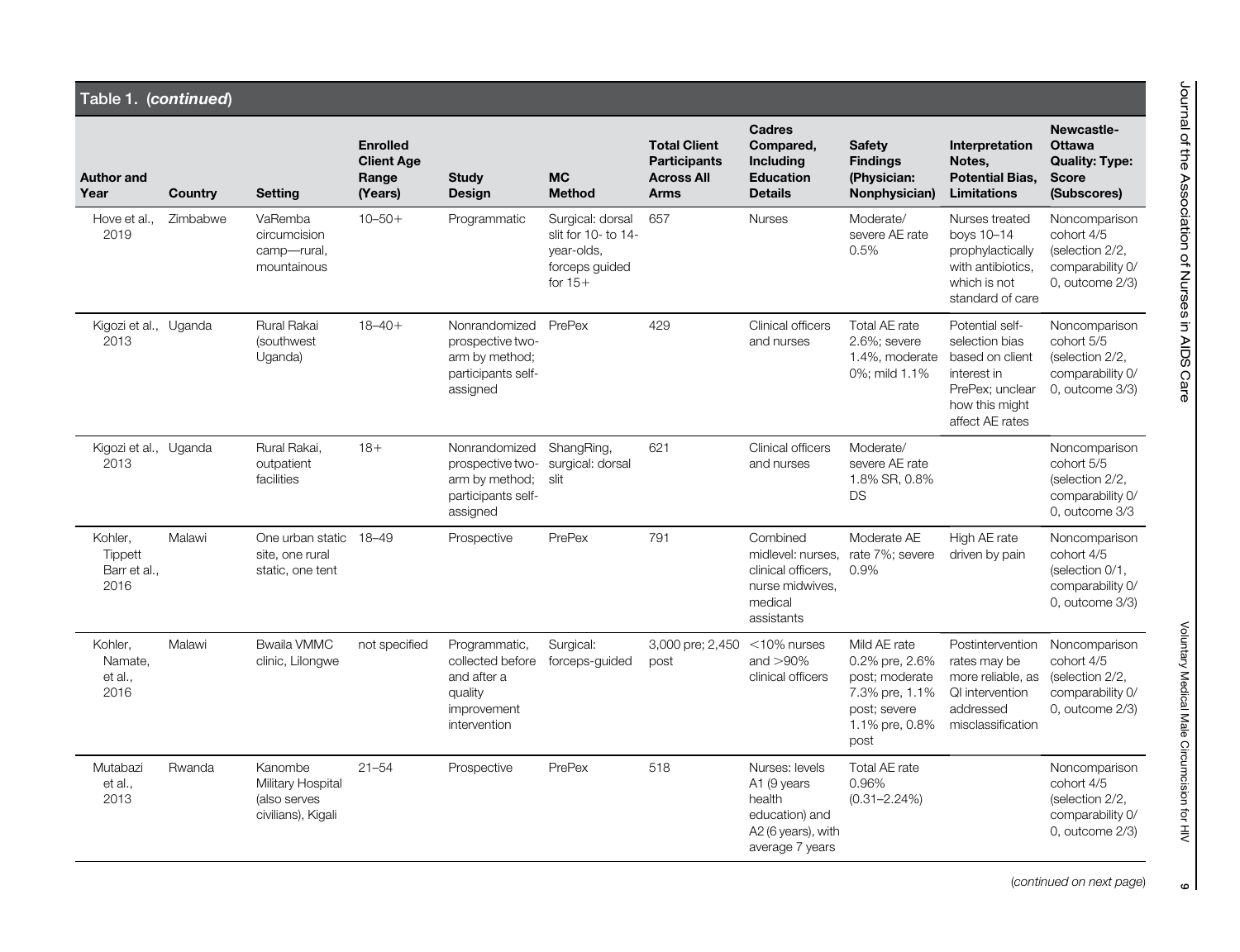|                           | Table 1. (continued) |                                                                                                                                 |                                                          |                               |                             |                                                                                |                                                                                      |                                                                  |                                                                                                                                                                                                                                                   |                                                                                          |  |  |  |  |
|---------------------------|----------------------|---------------------------------------------------------------------------------------------------------------------------------|----------------------------------------------------------|-------------------------------|-----------------------------|--------------------------------------------------------------------------------|--------------------------------------------------------------------------------------|------------------------------------------------------------------|---------------------------------------------------------------------------------------------------------------------------------------------------------------------------------------------------------------------------------------------------|------------------------------------------------------------------------------------------|--|--|--|--|
| <b>Author and</b><br>Year | <b>Country</b>       | <b>Setting</b>                                                                                                                  | <b>Enrolled</b><br><b>Client Age</b><br>Range<br>(Years) | <b>Study</b><br><b>Design</b> | <b>MC</b><br><b>Method</b>  | <b>Total Client</b><br><b>Participants</b><br><b>Across All</b><br><b>Arms</b> | <b>Cadres</b><br>Compared,<br><b>Including</b><br><b>Education</b><br><b>Details</b> | <b>Safety</b><br><b>Findings</b><br>(Physician:<br>Nonphysician) | Interpretation<br>Notes,<br><b>Potential Bias,</b><br><b>Limitations</b>                                                                                                                                                                          | Newcastle-<br><b>Ottawa</b><br><b>Quality: Type:</b><br><b>Score</b><br>(Subscores)      |  |  |  |  |
|                           |                      |                                                                                                                                 |                                                          |                               |                             |                                                                                | nursing<br>experience                                                                |                                                                  |                                                                                                                                                                                                                                                   |                                                                                          |  |  |  |  |
| Ngo &<br>Obhai,<br>2012   | Kenya                | Rural Nyanza<br>and Western<br>provinces,<br>mobile outreach<br>sites in eight<br>traditionally<br>noncircumcising<br>districts | $2 - 60$                                                 | Prospective                   | Surgical:<br>forceps-guided | 240                                                                            | Mixed: medical<br>technicians,<br>registered<br>nurses, nurse<br>aides               | Moderate/<br>severe AE rate<br>1.3%                              | High loss to<br>follow-up at<br>15%; some<br>expected<br>symptoms<br>counted as AEs.<br>Median client<br>age 20 years, but<br>inclusion of<br>clients < 10<br>years (likely<br>higher risk)<br>prevents risk<br>comparison to<br>typical programs | Noncomparison<br>cohort 4/5<br>(selection 2/2,<br>comparability 0/<br>0, outcome $2/3$ ) |  |  |  |  |

Note: AE = adverse event; CI = confidence interval; DS = dorsal slit; MC = male circumcision; NP = not provided; OR = odds ratio; PrePex = a nonsurgical circumcision device; QI = quality improvement; SR = ShangRing; VMMC = voluntary medical male circumcision.

 $\vec{0}$ 

Month 2020 • Volume 00 • Number 00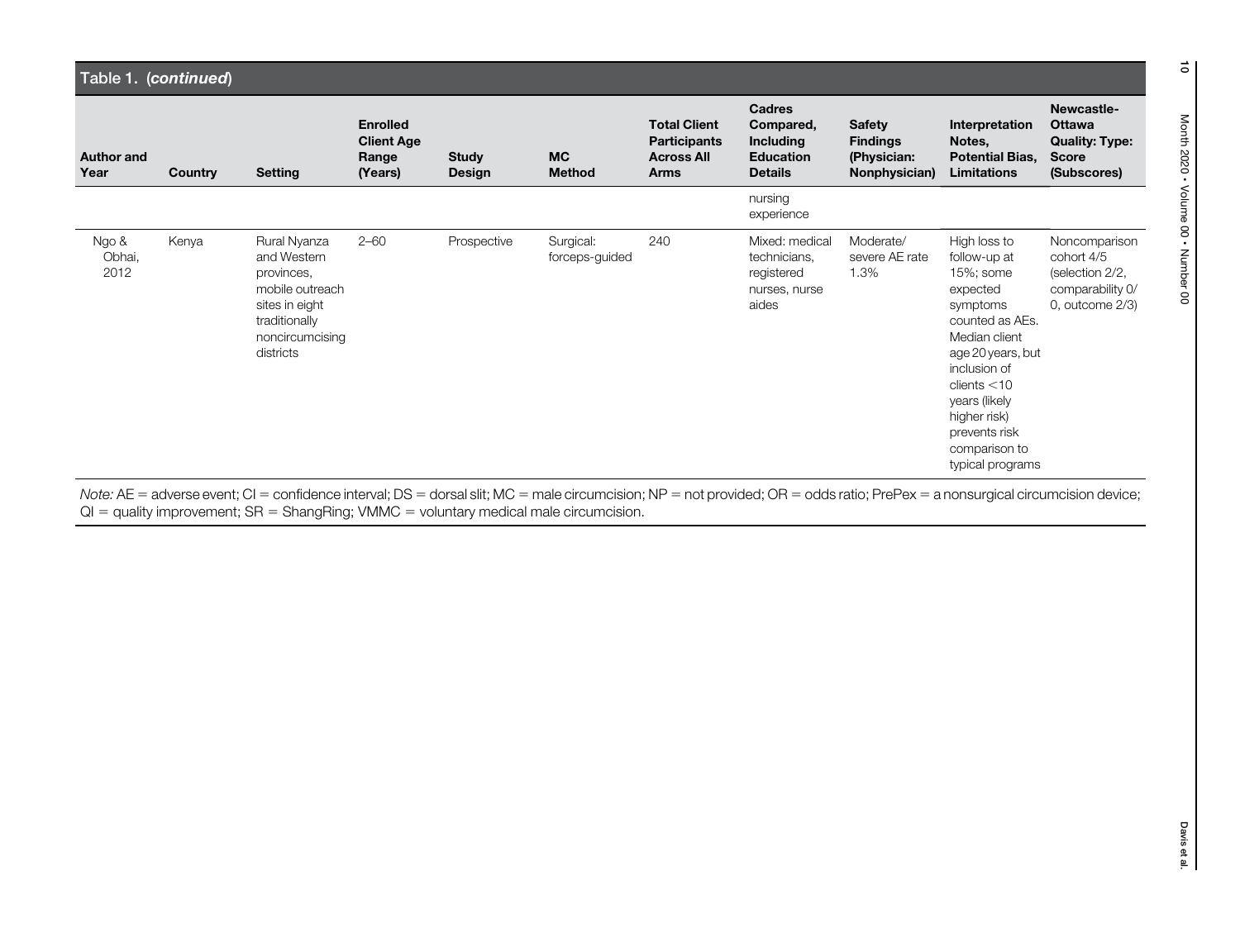|          | Table 2. Summary of National HIV and Health Workforce and Policy Documents                  |                                                      |                                                                                              |                                                                                                                                       |                                                                                                          |                                                                                 |                                                                                                                                 |                                                                                                                                 |  |  |  |  |  |  |
|----------|---------------------------------------------------------------------------------------------|------------------------------------------------------|----------------------------------------------------------------------------------------------|---------------------------------------------------------------------------------------------------------------------------------------|----------------------------------------------------------------------------------------------------------|---------------------------------------------------------------------------------|---------------------------------------------------------------------------------------------------------------------------------|---------------------------------------------------------------------------------------------------------------------------------|--|--|--|--|--|--|
|          | <b>National HIV and Health Workforce</b>                                                    |                                                      |                                                                                              | <b>Authorization of Nurses and Midwives to Perform</b><br><b>VMMC Services by Policy Document</b>                                     | <b>Establishment of</b><br><b>National VMMC</b><br><b>Training or</b><br><b>Certification</b><br>Program |                                                                                 |                                                                                                                                 |                                                                                                                                 |  |  |  |  |  |  |
| Country  | <b>HIV prevalence population</b><br>(UNAIDS, 2019) (World Health<br>$(15-49)$ years<br>old) | <b>MDs per</b><br>100,000<br>Organization,<br>2019a) | Nurses/<br>midwives per<br>100,000<br>population<br>(World Health<br>Organization,<br>2019b) | Scope of<br>practice                                                                                                                  | <b>National VMMC</b><br>policy, strategy, or<br>operational plans                                        | <b>National</b><br><b>Nurses Act</b>                                            | <b>Task-sharing</b><br>policies                                                                                                 | <b>Documented</b><br>presence of National<br><b>VMMC Certification</b><br>or approved Training<br>Program                       |  |  |  |  |  |  |
| Botswana | 20.3                                                                                        | 36.9                                                 | 330.0                                                                                        | Conditionally<br>authorized<br>(VMMC not<br>mentioned)<br>(Nursing and<br>Midwifery<br>Council of<br>Botswana,<br>2019                | VMMC authorized<br>(Botswana Ministry of<br>Health, 2009)                                                | Minor<br>procedures<br>authorized<br>(Nursing Council<br>for Botswana,<br>1969) | Conditionally<br>authorized<br>(VMMC not<br>mentioned)<br>(Centre for<br>Disease Control<br>and Prevention<br>Botswana,<br>2016 | Presence of approved<br>or competency-based<br>trainings (Botswana<br>Ministry of Health,<br>2009)                              |  |  |  |  |  |  |
| Eswatini | 27.3                                                                                        | 8.0                                                  | 200.0                                                                                        | Procedures<br>authorized<br>(Swaziland<br>Nursing Council,<br>2010                                                                    | VMMC authorized<br>(Ministry of Health,<br>Government of the<br>Kingdom of Swaziland,<br>2009)           |                                                                                 |                                                                                                                                 | <b>Established VMMC</b><br>Certification Program<br>(Ministry of Health,<br>Government of the<br>Kingdom of Swaziland,<br>2009) |  |  |  |  |  |  |
| Ethiopia | 1.0                                                                                         | 10.0                                                 | 84.0                                                                                         | VMMC not<br>authorized<br>(Ethiopian Food,<br>Medicine and<br><b>Health Care</b><br>Administration<br>and Control<br>Authority, 2017) | VMMC authorized<br>(Ethiopian Federal<br>Ministry of Health, 2019)                                       |                                                                                 |                                                                                                                                 | <b>Established VMMC</b><br>Certification Program<br>(Ethiopian Federal<br>Ministry of Health,<br>2019                           |  |  |  |  |  |  |

Voluntary Medical Male Circumcision for HIV

Voluntary Medical Male Circumcision for HIV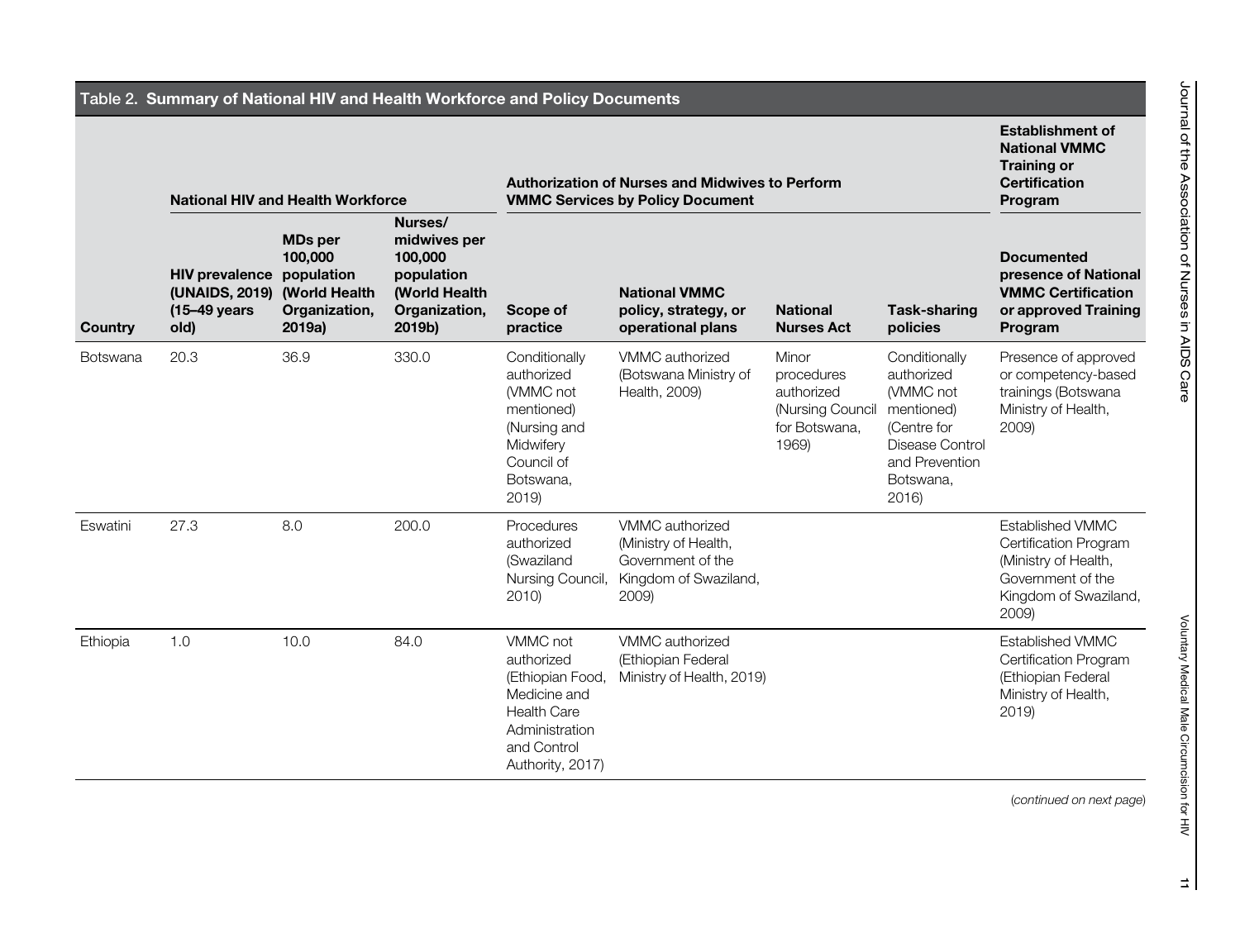|         |                                                                 | <b>National HIV and Health Workforce</b>                                                   |                                                                                              | <b>Authorization of Nurses and Midwives to Perform</b><br><b>VMMC Services by Policy Document</b>                                                                           | <b>Establishment of</b><br><b>National VMMC</b><br><b>Training or</b><br><b>Certification</b><br>Program       |                                      |                                 |                                                                                                                                                 |
|---------|-----------------------------------------------------------------|--------------------------------------------------------------------------------------------|----------------------------------------------------------------------------------------------|-----------------------------------------------------------------------------------------------------------------------------------------------------------------------------|----------------------------------------------------------------------------------------------------------------|--------------------------------------|---------------------------------|-------------------------------------------------------------------------------------------------------------------------------------------------|
| Country | <b>HIV prevalence</b><br>(UNAIDS, 2019)<br>(15-49 years<br>old) | <b>MDs</b> per<br>100,000<br>population<br><b>(World Health</b><br>Organization,<br>2019a) | Nurses/<br>midwives per<br>100,000<br>population<br>(World Health<br>Organization,<br>2019b) | Scope of<br>practice                                                                                                                                                        | <b>National VMMC</b><br>policy, strategy, or<br>operational plans                                              | <b>National</b><br><b>Nurses Act</b> | <b>Task-sharing</b><br>policies | <b>Documented</b><br>presence of National<br><b>VMMC Certification</b><br>or approved Training<br>Program                                       |
| Kenya   | 4.7                                                             | 19.9                                                                                       | 154.2                                                                                        | Minor surgeries<br>authorized<br>(Nursing Council<br>of Kenya, 2012)                                                                                                        | VMMC authorized<br>(National AIDS & STI<br>Control Programme &<br>Ministry of Health,<br>Nairobi, Kenya, 2018) |                                      |                                 | Established VMMC<br><b>Certification Program</b><br>(National AIDS & STI<br>Control Programme &<br>Ministry of Health,<br>Nairobi, Kenya, 2018) |
| Lesotho | 23.6                                                            | 6.8                                                                                        | 65.1                                                                                         | <b>VMMC</b><br>authorized<br>(Lesotho<br>Nursing Council,<br>2013)                                                                                                          |                                                                                                                |                                      |                                 | Presence of approved<br>or competency-based<br>trainings (Lesotho<br>Nursing Council, 2013)                                                     |
| Malawi  | 9.2                                                             | 1.6                                                                                        | 25.3                                                                                         | <b>VMMC</b><br>authorized<br>professional<br>nurse (Nurses<br>and Midwives<br>Council of<br>Malawi, 2015a;<br>Nurses and<br><b>Midwives</b><br>Council of<br>Malawi, 2015b) | <b>VMMC</b><br>authorized-provider<br>not specified (National<br>AIDS Commission,<br>2012                      |                                      |                                 | Presence of approved<br>or competency-based<br>trainings (Nurses and<br>Midwives Council of<br>Malawi, 2015b)                                   |

Month 2020 • Volume 00 • Number 00

(continued on next page)

 $\frac{1}{2}$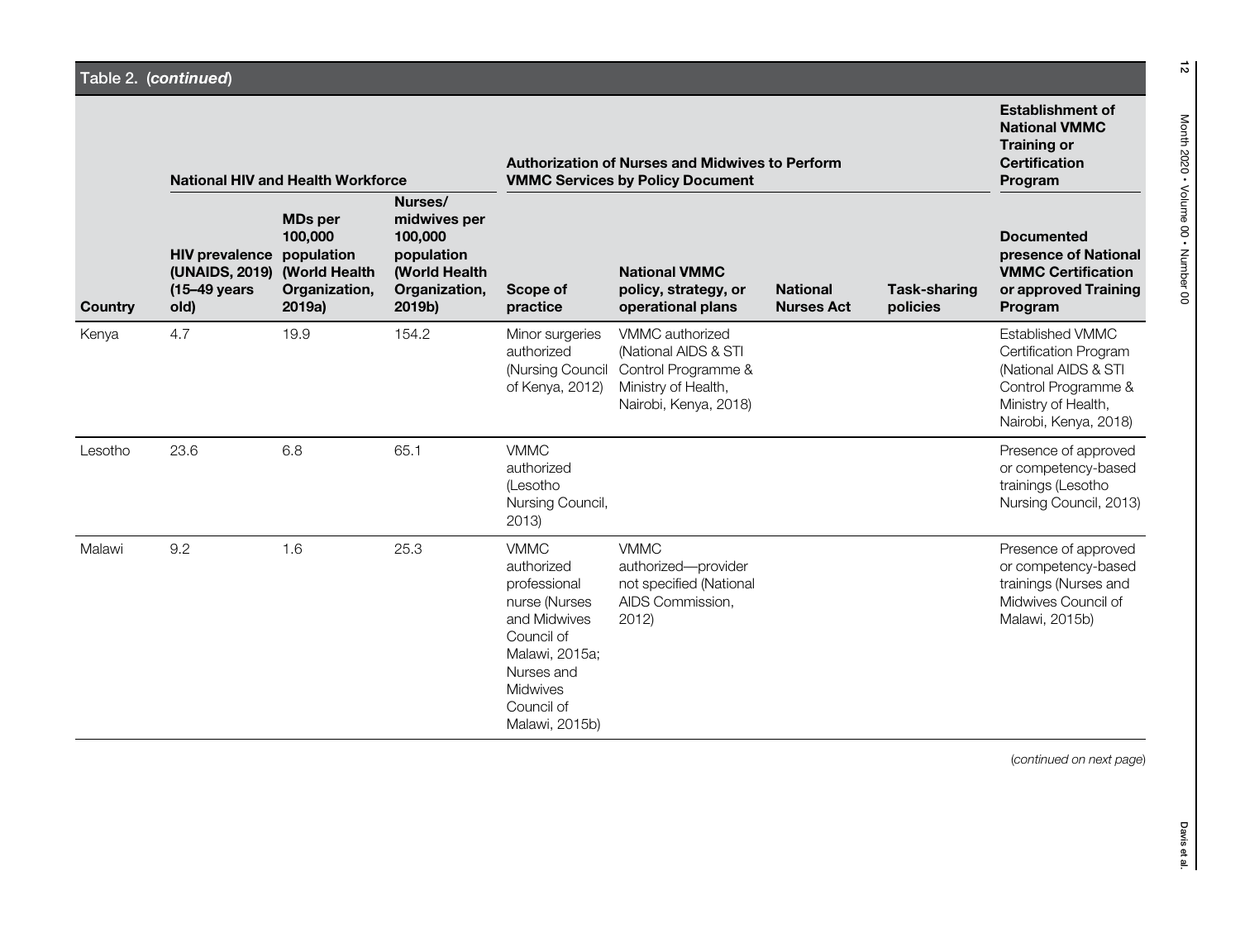|                 |                                                                            | <b>National HIV and Health Workforce</b>                                      |                                                                                                     |                                                                                           | <b>Authorization of Nurses and Midwives to Perform</b><br><b>VMMC Services by Policy Document</b>                                                                                                                                                                     |                                                                                                                                                                              |                                 |                                                                                                                                                                                              |  |  |
|-----------------|----------------------------------------------------------------------------|-------------------------------------------------------------------------------|-----------------------------------------------------------------------------------------------------|-------------------------------------------------------------------------------------------|-----------------------------------------------------------------------------------------------------------------------------------------------------------------------------------------------------------------------------------------------------------------------|------------------------------------------------------------------------------------------------------------------------------------------------------------------------------|---------------------------------|----------------------------------------------------------------------------------------------------------------------------------------------------------------------------------------------|--|--|
| <b>Country</b>  | <b>HIV prevalence population</b><br>(UNAIDS, 2019)<br>(15-49 years<br>old) | <b>MDs per</b><br>100,000<br><b>(World Health)</b><br>Organization,<br>2019a) | Nurses/<br>midwives per<br>100,000<br>population<br><b>(World Health</b><br>Organization,<br>2019b) | Scope of<br>practice                                                                      | <b>National VMMC</b><br>policy, strategy, or<br>operational plans                                                                                                                                                                                                     | <b>National</b><br><b>Nurses Act</b>                                                                                                                                         | <b>Task-sharing</b><br>policies | <b>Documented</b><br>presence of National<br><b>VMMC Certification</b><br>or approved Training<br>Program                                                                                    |  |  |
| Mozambique 12.6 |                                                                            | 7.4                                                                           | 44.4                                                                                                |                                                                                           | VMMC authorized<br>(Republic of<br>Mozambique, Ministry<br>of Health, National<br>Directorate of Medical<br><b>Care National</b><br>Curcumcision Program, cargo de<br>2017); VMMC<br>authorized-provider<br>not specified (Ministry of<br>Health, Mozambique,<br>2018 | VMMC or other<br>procedural<br>authorization not<br>mentioned<br>(Fernanda<br>Teixeira, do<br>Director do<br>Gabinete da<br>Esposa do<br>Presidente da<br>Republica,<br>2016 |                                 | Established VMMC<br>Certification Program<br>(Republic of<br>Mozambique, Ministry<br>of Health, National<br>Directorate of Medical<br><b>Care National</b><br>Curcumcision<br>Program, 2017) |  |  |
| Namibia         | 11.8                                                                       | 37.2                                                                          | 276.5                                                                                               | <b>VMMC</b><br>authorized<br>registered nurse<br>(Nursing Council<br>of Namibia,<br>2014) | VMMC authorized<br>(Republic of Namibia<br>Ministry of Health and<br>Social Services, 2010)                                                                                                                                                                           | VMMC or other<br>procedural<br>authorization not<br>mentioned<br>(Republic of<br>Namibia, 2004)                                                                              |                                 | <b>Established VMMC</b><br>Certification Program<br>(Nursing Council of<br>Namibia, 2014)                                                                                                    |  |  |
| Rwanda          | 2.5                                                                        | 13.5                                                                          | 83.1                                                                                                | Procedures<br>authorized<br>associate nurse<br>(Rwanda<br>Minister of<br>Health, 2012)    | VMMC authorized<br>(Republic of Rwanda<br>Ministry of Health, 2016)                                                                                                                                                                                                   | VMMC or other<br>procedural<br>authorization not<br>mentioned<br>(President of the<br>Republic of<br>Rwanda (Paul<br>Kagame), 2008)                                          |                                 | Established VMMC<br>Certification Program<br>(Republic of Rwanda<br>Ministry of Health,<br>2016                                                                                              |  |  |

(continued on next page)

Voluntary Medical Male Circumcision for HIV

Voluntary Medical Male Circumcision for HIV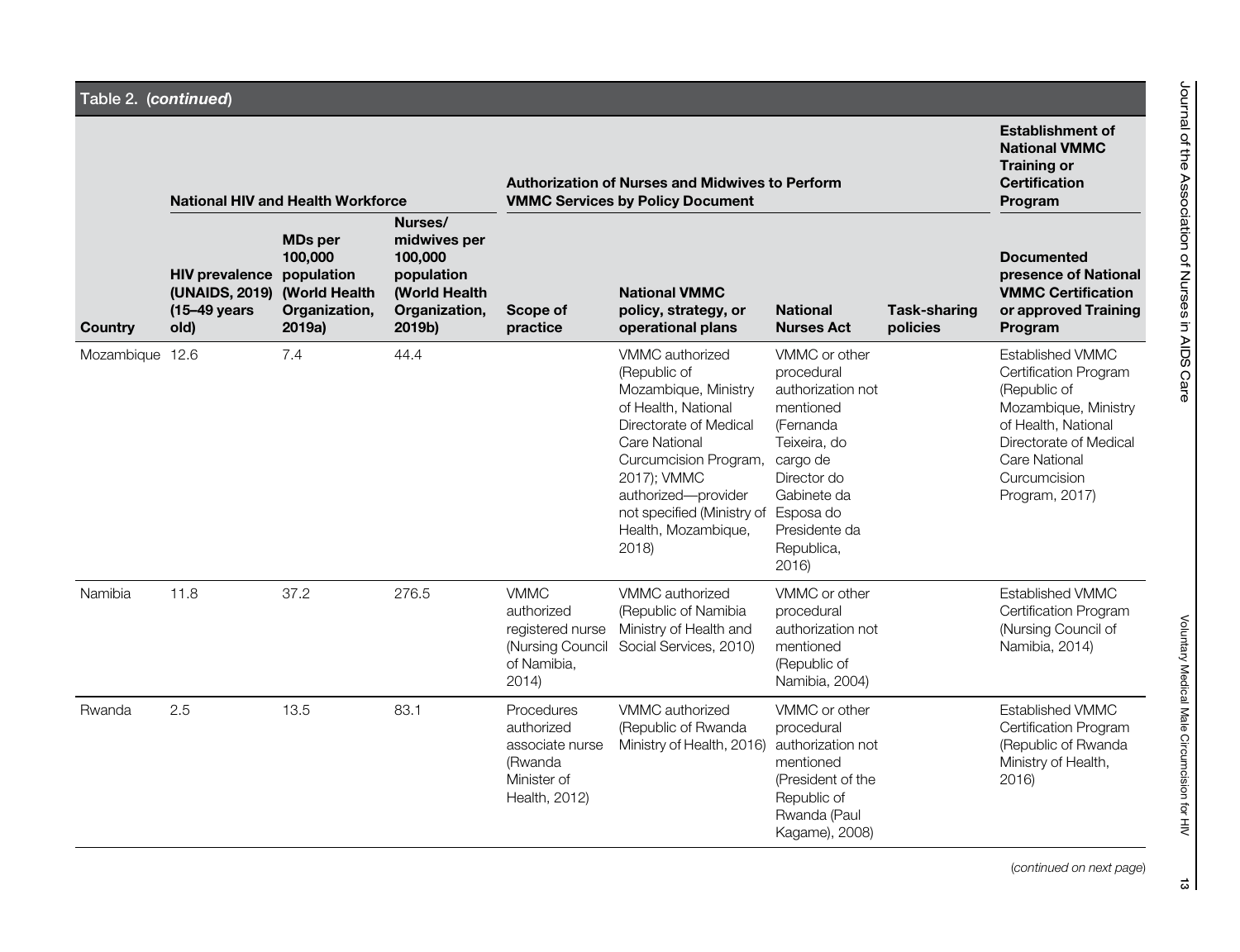|              | <b>National HIV and Health Workforce</b>                                         |                                                                    |                                                                                              | <b>Authorization of Nurses and Midwives to Perform</b><br><b>VMMC Services by Policy Document</b>                             | <b>Establishment of</b><br><b>National VMMC</b><br><b>Training or</b><br><b>Certification</b><br>Program                                                                               |                                                                                                              |                                                                                                                                                                                                                 |                                                                                                                                                                                                                                 |
|--------------|----------------------------------------------------------------------------------|--------------------------------------------------------------------|----------------------------------------------------------------------------------------------|-------------------------------------------------------------------------------------------------------------------------------|----------------------------------------------------------------------------------------------------------------------------------------------------------------------------------------|--------------------------------------------------------------------------------------------------------------|-----------------------------------------------------------------------------------------------------------------------------------------------------------------------------------------------------------------|---------------------------------------------------------------------------------------------------------------------------------------------------------------------------------------------------------------------------------|
| Country      | <b>HIV</b> prevalence<br>(UNAIDS, 2019) (World Health<br>$(15-49)$ years<br>old) | <b>MDs per</b><br>100,000<br>population<br>Organization,<br>2019a) | Nurses/<br>midwives per<br>100,000<br>population<br>(World Health<br>Organization,<br>2019b) | Scope of<br>practice                                                                                                          | <b>National VMMC</b><br>policy, strategy, or<br>operational plans                                                                                                                      | <b>National</b><br><b>Nurses Act</b>                                                                         | <b>Task-sharing</b><br>policies                                                                                                                                                                                 | <b>Documented</b><br>presence of National<br><b>VMMC Certification</b><br>or approved Training<br>Program                                                                                                                       |
| South Africa | 20.4                                                                             | 91.0                                                               | 351.7                                                                                        | <b>VMMC</b><br>authorized<br>professional<br>nurses (South<br>African Nursing<br>Council, personal<br>communication,<br>2014) | <b>VMMC</b><br>authorization-provider<br>not specified (Republic<br>of South Africa<br>Department of Health,<br>2016)                                                                  | VMMC or other<br>procedural<br>authorization not<br>mentioned<br>(South African<br>Nursing Council,<br>2006) |                                                                                                                                                                                                                 | Presence of approved<br>or competency-based<br>trainings (South African<br>Nursing Council,<br>personal<br>communication, 2014)                                                                                                 |
| Tanzania     | 4.6                                                                              | 4.0                                                                | 41.3                                                                                         | Minor surgeries<br>authorized<br>nurses (Tanzania<br>Nursing and<br>Midwifery<br>Council, 2014)                               | VMMC authorized (The<br>United Republic of<br>Tanzania, Ministry of<br>Health, Community<br>Development, Gender,<br>Elderly and Children,<br>National AIDS Control<br>Programme, 2016) |                                                                                                              | <b>VMMC</b><br>authorized<br>enrolled and<br>registered nurses<br><b>The United</b><br>Republic of<br>Tanzania Ministry<br>of Health,<br>Community<br>Development,<br>Gender, Elderly<br>and Children,<br>2016) | Presence of approved<br>or competency-based<br>trainings (The United<br>Republic of Tanzania,<br>Ministry of Health,<br>Community<br>Development, Gender,<br>Elderly and Children,<br>National AIDS Control<br>Programme, 2016) |

(continued on next page)

14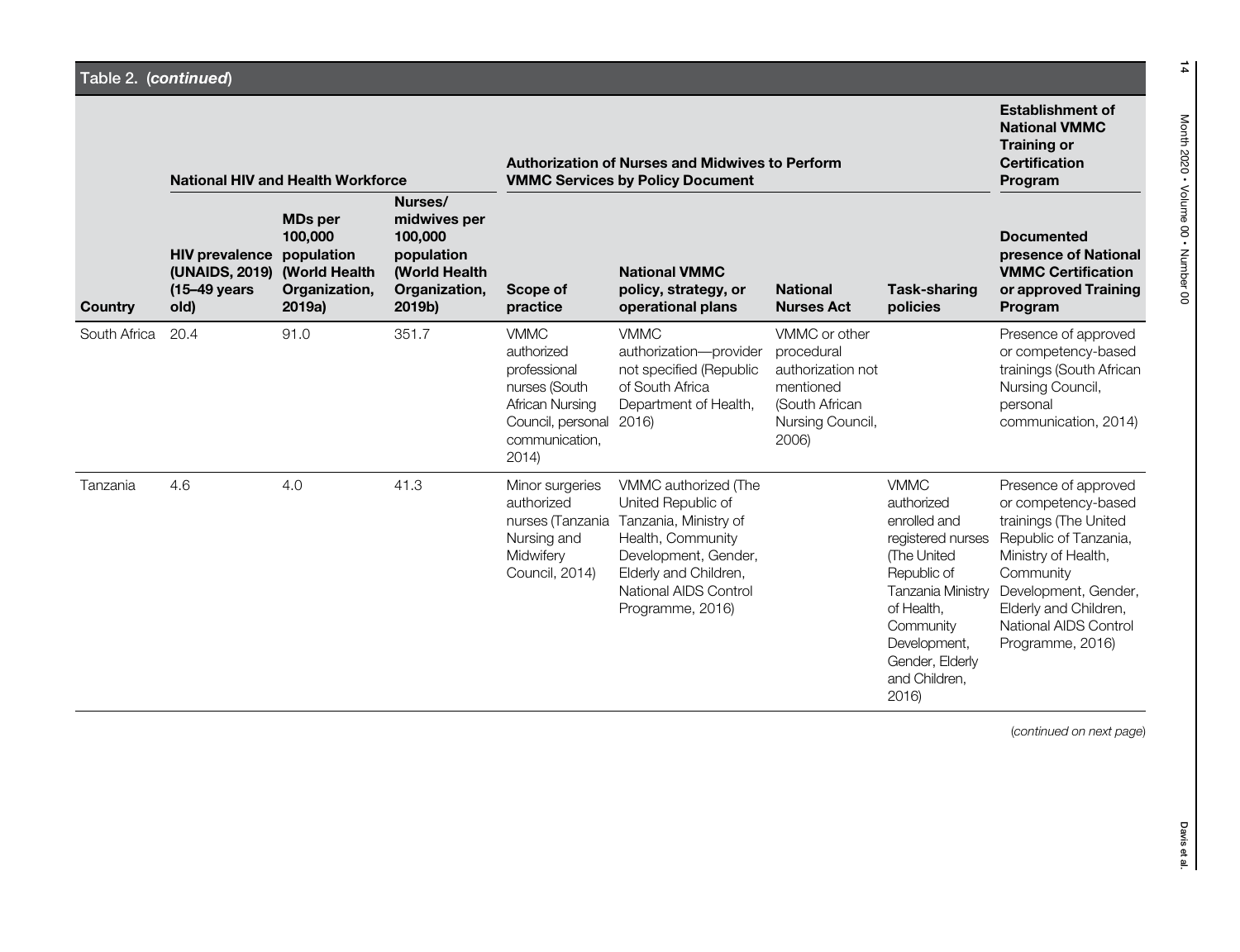# Table 2. (continued)

| Country  | <b>National HIV and Health Workforce</b>                        |                                                                                     |                                                                                              | <b>Authorization of Nurses and Midwives to Perform</b><br><b>VMMC Services by Policy Document</b>                                                                              | <b>Establishment of</b><br><b>National VMMC</b><br><b>Training or</b><br><b>Certification</b><br>Program                           |                                                                         |                                 |                                                                                                                      |
|----------|-----------------------------------------------------------------|-------------------------------------------------------------------------------------|----------------------------------------------------------------------------------------------|--------------------------------------------------------------------------------------------------------------------------------------------------------------------------------|------------------------------------------------------------------------------------------------------------------------------------|-------------------------------------------------------------------------|---------------------------------|----------------------------------------------------------------------------------------------------------------------|
|          | <b>HIV prevalence</b><br>(UNAIDS, 2019)<br>(15-49 years<br>old) | <b>MDs per</b><br>100,000<br>population<br>(World Health<br>Organization,<br>2019a) | Nurses/<br>midwives per<br>100,000<br>population<br>(World Health<br>Organization,<br>2019b) | Scope of<br>practice                                                                                                                                                           | <b>National VMMC</b><br>policy, strategy, or<br>operational plans                                                                  | <b>National</b><br><b>Nurses Act</b>                                    | <b>Task-sharing</b><br>policies | <b>Documented</b><br>presence of National<br><b>VMMC Certification</b><br>or approved Training<br>Program            |
| Uganda   | 5.7                                                             | 9.1                                                                                 | 63.0                                                                                         | <b>VMMC</b><br>authorized<br>registered-level<br>Diploma and<br><b>Bachelor Nurses</b><br>(Uganda Nurses<br>and Midwives<br>Council, 2014)                                     | VMMC authorized<br>(Government of<br>Uganda, Ministry of<br>Health, 2010)                                                          |                                                                         |                                 | <b>Established VMMC</b><br>Certification Program<br>(Government of<br>Uganda, Ministry of<br>Health, 2010)           |
| Zambia   | 11.3                                                            | 9.1                                                                                 | 89.3                                                                                         |                                                                                                                                                                                | VMMC authorized<br>(Republic of Zambia)<br>Ministry of Health, 2009; nurses and<br>Republic of Zambia<br>Ministry of Health, 2012) | Procedures<br>authorized<br>midwives<br>(Parliament of<br>Zambia, 1997) |                                 | Established VMMC<br>Certification Program<br>(Republic of Zambia<br>Ministry of Health,<br>2009)                     |
| Zimbabwe | 12.7                                                            | 7.6                                                                                 | 115.5                                                                                        | <b>VMMC</b><br>authorized<br>(Ministry of<br>Health and Child 2019)<br>Care, personal<br>communication,<br>2014;<br>Zimbabwe<br>Ministry of<br>Health and Child<br>Care, 2014) | VMMC authorized<br>(Zimbabwe Ministry of<br>Health and Child Care,                                                                 |                                                                         |                                 | Established VMMC<br>Certification Program<br>(Ministry of Health and<br>Child Care, personal<br>communication, 2014) |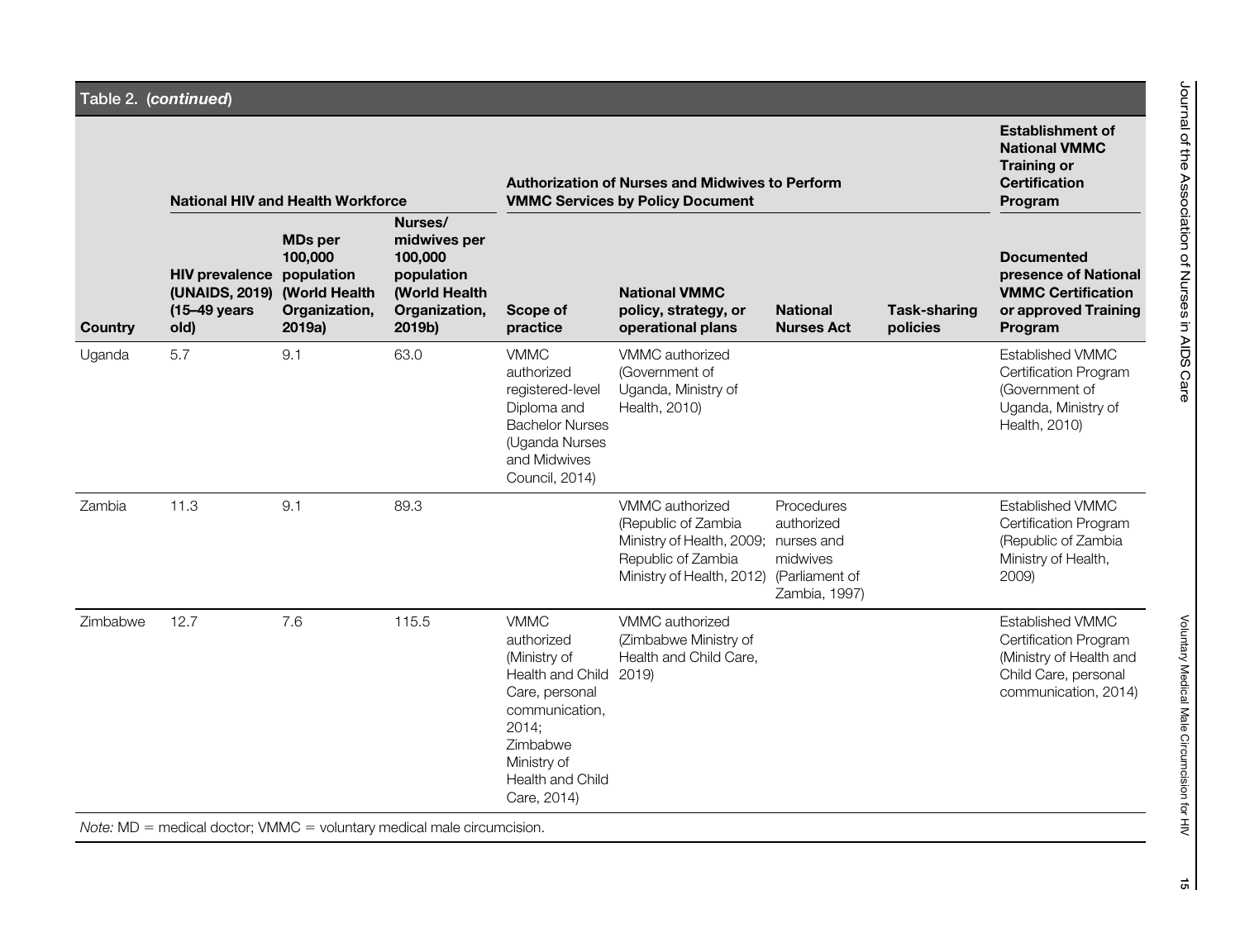

8.1% (Ngcobo et al., 2018), and none testing for significance. The last showed mixed results (Herman-Roloff et al., 2012). It compared "clinicians" (a mix of medical officers who were physicians and clinical officers who were not) with nurses, on data from the "passive" system (routine clinic follow-up) and an "active" system (using home visits to follow-up on lost clients). In the passive system, clinicians had statistically significant lower rates but also had 25% lower return for follow-up among clients. In the active system, and when restricting to providers

who had performed 100 or more MCs, AE rate point estimates remained lower for clinicians but differences were not significant (odds ratios: 0.7 [95% confidence interval 0.5–1.0]; 0.41 [95% confidence interval 0.08–2.1]).

Among the eight noncomparison studies reporting AE rates on a single, exclusively nonphysician, provider pool, two reported on a pool of only nurses (Hove et al., 2019; Mutabazi et al., 2013), both with AE rates less than 1%. Others reported on a mixed pool, including one or more of the other nonphysician cadres listed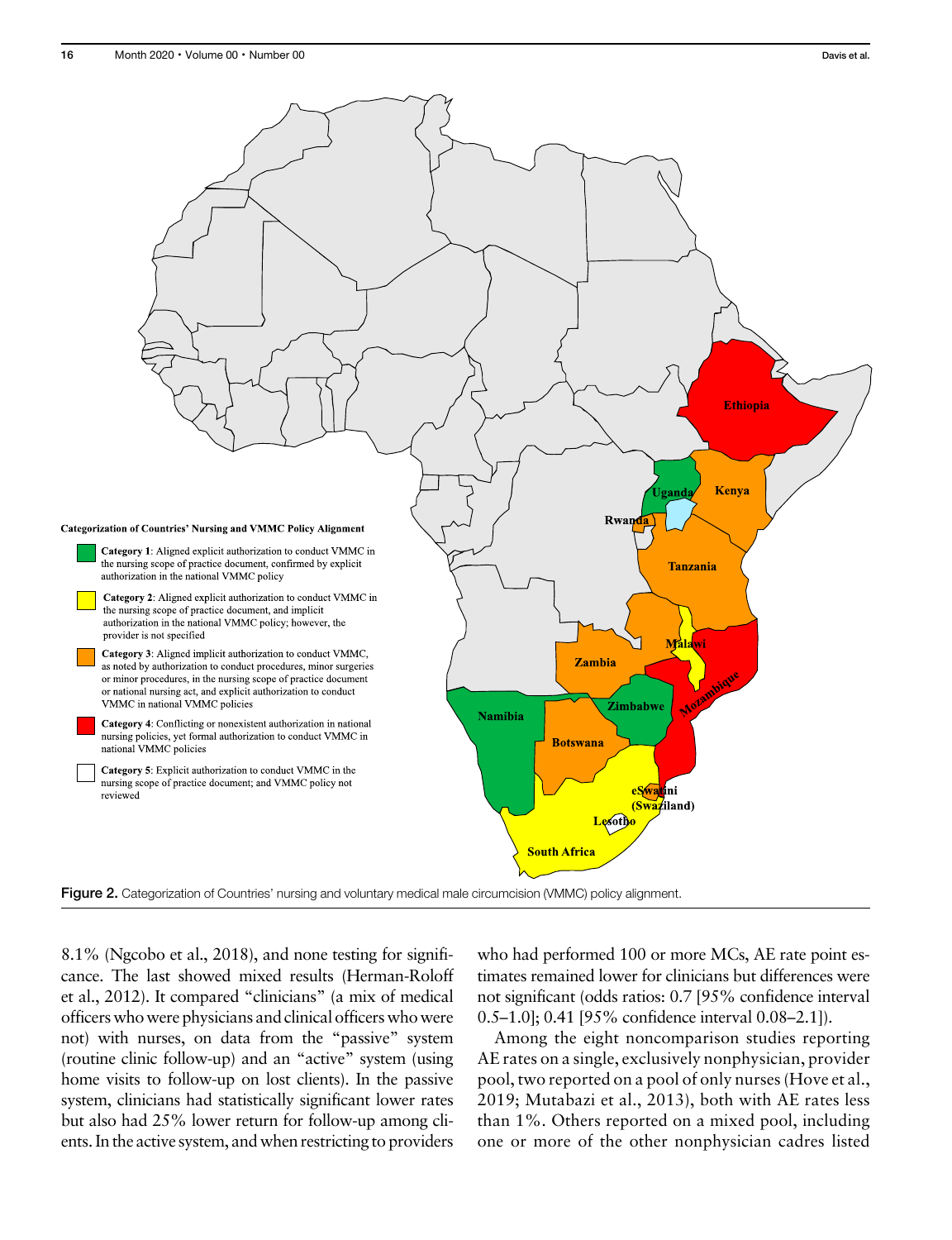above. Only one reported an AE rate greater than 2%, as described above (Kohler, Namate, et al., 2016); the provider pool was primarily clinical officers with less than 10% being nurses.

Perhaps, because many of the included studies were not designed primarily to compare safety across cadres, only three provided specific information on the backgrounds of the nonphysician-only cadres. One reported on years of training and experience (Mutabazi et al., 2013), and two reported on measures of surgical MC experience only (Frajzyngier et al., 2014; Galukande et al., 2014). Respectively, these studies reported on nurse providers with 6–9 years of health education, and a mean of 7 years of nursing experience; a mean of 4.3 years of experience in surgical MC; and at least 50 surgical MCs performed. The two comparison studies reported similar AE rates across cadres, and the nurseonly study reported an AE rate of less than 1%.

All studies were classified as cohort studies (either comparison or noncomparison) for Newcastle-Ottawa quality grading. Scores for comparison studies ranged from two to nine out of nine for comparison studies and from three to four of four for noncomparison studies. Points were lost across all domains; common issues included lack of blinding to surgical provider type in outcome assessment (not surprising as many were not primarily designed to compare outcomes by provider type) and inability to prevent substantial dropout over long follow-up periods. Additionally, abstracts, although held to the same standards as full articles, were less likely to provide all scored methodological elements.

Major limitations and potential biases in included studies are also listed in Table 1, and further exploredin the Discussion section. A common theme was that prospective studies with multiple provider cadres did not specify how patients were assigned between them; none claimed to have randomized assignments. In one case (Ngcobo et al., 2018), nonphysician cadres were not eligible to circumcise higher-risk clients (boys younger than 13 years); conversely, another noted higher follow-up rates with nonphysician providers (Herman-Roloff et al., 2012), which could increase their apparent AE rate. Additionally, because the majority of studies were not designed primarily to compare safety rates across cadres, most did not provide statistical testing for these comparisons. All device studies are subject to anatomic eligibility criteria and some to minimum age criteria, which would be expected to select for low-risk clients (for all provider types). Three excluded articles, excluded based on not reporting on an exclusively nonphysician cadre, nonetheless have relevance, and are mentioned in the Discussion section.

# Part 2: Policy Review

The policy analysis included 12 SOP, two memorandum/ addenda to the SOP, six national nursing acts, 15 national VMMC policy documents from 13 countries (all except Lesotho), and two national task sharing policies (Table 2). In summary, 12 of 14 countries submitted a SOP (Zambia is revising its national SOP, and Mozambique is yet to approve an SOP, following the passage of the national nursing act in 2016). Among the 12 countries with national SOP documents included in the review, nurses and midwives were authorized in those documents to perform the following:

- minor surgeries in Kenya and Tanzania (Nursing) Council of Kenya, 2012; Tanzania Nursing and Midwifery Council, 2014),
- ·procedures in Eswatini and Rwanda (Swaziland Nursing Council, 2010; Rwanda Minister of Health, 2012),
- ·VMMC in Lesotho,Malawi, Namibia, South Africa, Uganda, and Zimbabwe (Lesotho Nursing Council, 2013; Nurses and Midwives Council of Malawi, 2015a, 2015b; Nursing Council of Namibia, 2014; South Africa Nursing Council, 2014; Uganda Nurses and Midwives Council, 2014; Zimbabwe Ministry of Health and Child Care, 2014),
- ·conditionally authorized to perform tasks based on job descriptions, education and training, and competency in Botswana (i.e., VMMC not mentioned; Nursing and Midwifery Council of Botswana, 2019), and
- ·not authorized to perform VMMC in Ethiopia (i.e., VMMC was excluded; Ethiopian Food, Medicine and Health Care Administration and Control Authority, 2017).

South Africa and Zimbabwe also formally authorized nurses through a circular, or memo, from the National Nursing Council, as addenda to their SOP (Zimbabwe Ministry of Health and Child Care, 2014; South African Nursing Council, personal communication, 2014).

Among the six countries with national nurses acts reviewed, these acts authorized nurses and midwives to perform procedures in Zambia (Parliament of Zambia, 1997), and minor procedures in Botswana (Nursing Council for Botswana, 1969). However, VMMC or other procedural authorization is not mentioned in the national nurses' act for Mozambique, Namibia, Rwanda, or South Africa (Fernanda Teixeira, do cargo de Director do Gabinete da Esposa do Presidente da Republica, 2016; President of the Republic of Rwanda [Paul Kagame], 2008; Republic of Namibia, 2004; South African Nursing Council, 2006).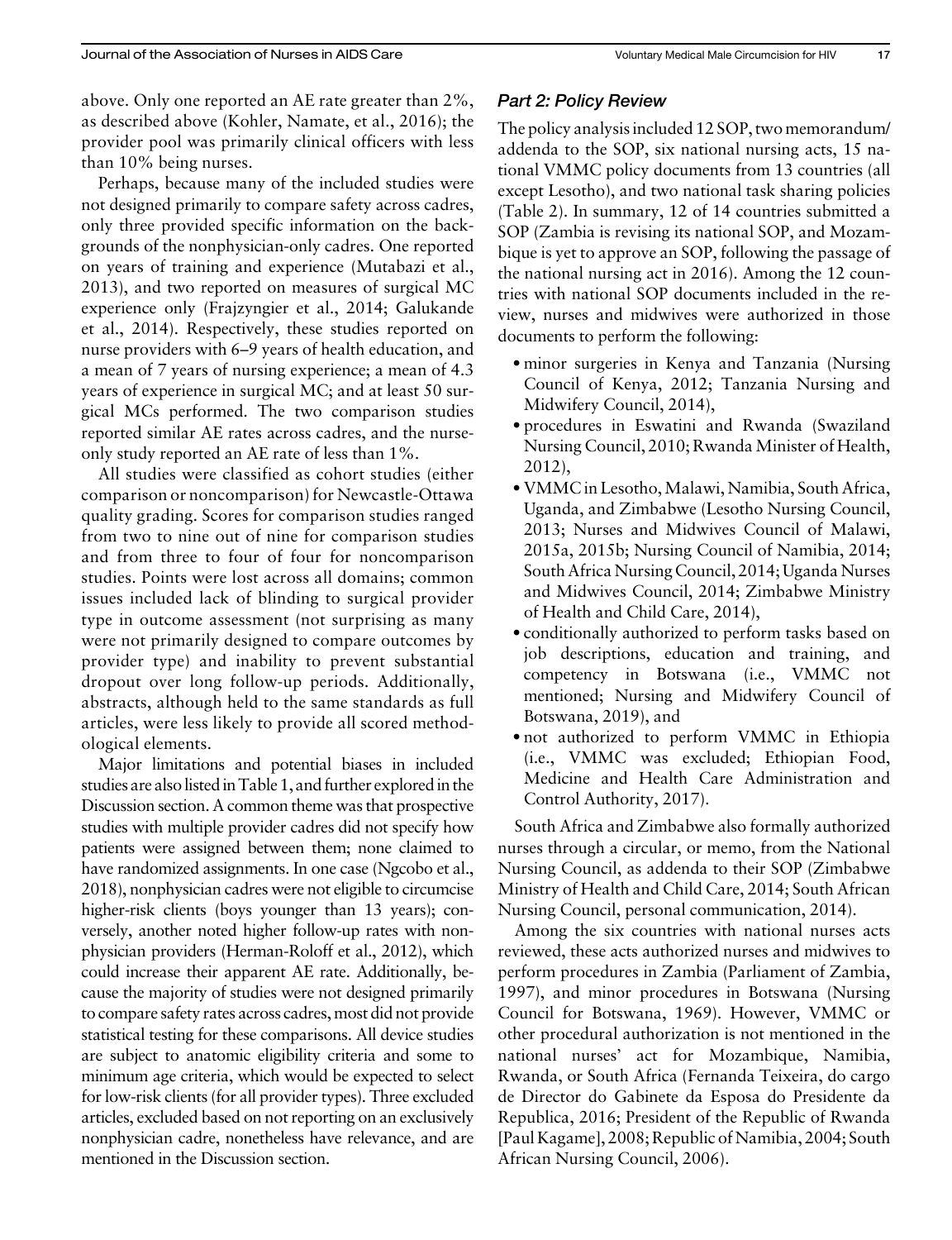Among the 13 countries with national VMMC policies reviewed, nurses and midwives were authorized in these policies to perform VMMC in Botswana, Eswatini, Ethiopia, Kenya, Mozambique, Namibia, Rwanda, Tanzania, Uganda, Zambia, and Zimbabwe (84%; Botswana Ministry of Health, 2009; Ethiopian Federal Ministry of Health, 2019; Government of Uganda, Ministry of Health, 2010; Ministry of Health, Government of the Kingdom of Swaziland, 2009; National AIDS & STI Control Programme & Ministry of Health, Nairobi, Kenya, 2018; Republic of Mozambique, Ministry of Health, National Directorate of Medical Care National Curcumcision Program, 2017; Republic of Namibia Ministry of Health and Social Services, 2010; Republic of Rwanda Ministry of Health, 2016; Republic of Zambia Ministry of Health, 2009; The United Republic of Tanzania, Ministry of Health, Community Development, Gender, Elderly and Children, National AIDS Control Programme, 2016; Zimbabwe Ministry of Health and Child Care, 2019); however, the cadre was not specified in South Africa and Malawi (16%; National AIDS Commission, 2012; Republic of South Africa Department of Health, 2016).

Finally, of the two countries with national task sharing policies reviewed, Botswana's policy conditionally authorized nurses and midwives to perform tasks based on job descriptions, schemes of services, training, and competency; however, VMMC was not specifically mentioned (Centre for Disease Control and Prevention Botswana, 2016). Tanzania's task sharing policy authorized nurses and midwives to perform VMMC (The United Republic of Tanzania Ministry of Health, Community Development, Gender, Elderly and Children, 2016).

In comparing countries' nursing and VMMC policies for alignment, countries fell into four main categories (Figure 2): (a) aligned explicit authorization to conduct VMMC in the nursing SOP, confirmed by explicit authorization in the national VMMC policy; (b) aligned explicit authorization to conduct VMMC in the nursing SOP and implicit authorization in the national VMMC policy; however, the provider types covered in it are not specified; (c) aligned implicit authorization to conduct VMMC, as noted by authorization to conduct procedures, minor procedures, or minor surgeries, in the SOP or national nursing act, and explicit authorization to conduct VMMC in national VMMC policies; and (d) conflicting or nonexistent authorization in national nursing policies yet formal authorization to conduct VMMC in national VMMC policies.

Namibia, Uganda, and Zimbabwe are classified in the first category, explicitly authorizing nurses and midwives to conduct VMMC in both the SOP and national VMMC policies. Malawi and South Africa are classified in the second category with explicit authorization in national nursing SOP; however, their national VMMC policies did not explicitly specify the cadre of the VMMC provider. Falling in the third category, Rwanda and Eswatini implicitly authorized nurses and midwives to conduct VMMC by authorizing procedures and Kenya and Tanzania by authorizing minor surgeries, in their SOP; all four countries explicitly authorized nurses and midwives to conduct VMMC in national VMMC policies. Tanzania provided further explicit authorization through their national task sharing policy. Also, falling in the third category, Zambia and Botswana implicitly authorized VMMC by authorizing procedures and minor procedures, respectively, in their national nursing acts and explicitly authorizing VMMC in national VMMC policies. Botswana provided additional conditional authorization in their task sharing policy and SOP, depending on scheme of service, job description, training, and competencies. Falling in the fourth category, Ethiopia's policies provided conflicting guidance. In the national SOP, nurses and midwives were explicitly not authorized to perform VMMC; however, the national VMMC policy provided explicit authorization to conduct VMMC. National nursing policies for Mozambique either did not exist (i.e., SOP) or did not mention VMMC (i.e., national nursing act); however, the national VMMC policy authorized nurses to perform VMMC.

All 14 VMMC-implementing countries documented the presence of nationally approved or competencybased VMMC trainings, or the establishment of VMMC certification programs, to ensure that VMMC providers had the requisite competencies to delivery safe MC services (Table 2). Nine countries, including Namibia, Uganda, Zimbabwe, Eswatini, Rwanda, Zambia, Kenya, Ethiopia, and Mozambique, required nurses and midwives, among other MC providers, to be certified through a national VMMC training program or mechanism (Ethiopian Federal Ministry of Health, 2019; Government of Uganda, Ministry of Health, 2010; Ministry of Health and Child Care, personal communication, 2014; Ministry of Health, Government of the Kingdom of Swaziland, 2009; National AIDS & STI Control Programme & Ministry of Health, Nairobi, Kenya, 2018; Nursing Council of Namibia, 2014; Republic of Mozambique, Ministry of Health, National Directorate of Medical Care National Curcumcision Program, 2017; Republic of Rwanda Ministry of Health, 2016; Republic of Zambia Ministry of Health, 2009). Five countries, including Lesotho, Malawi, South Africa, Tanzania, and Botswana, required nurses and midwives to undergo either a nationally approved or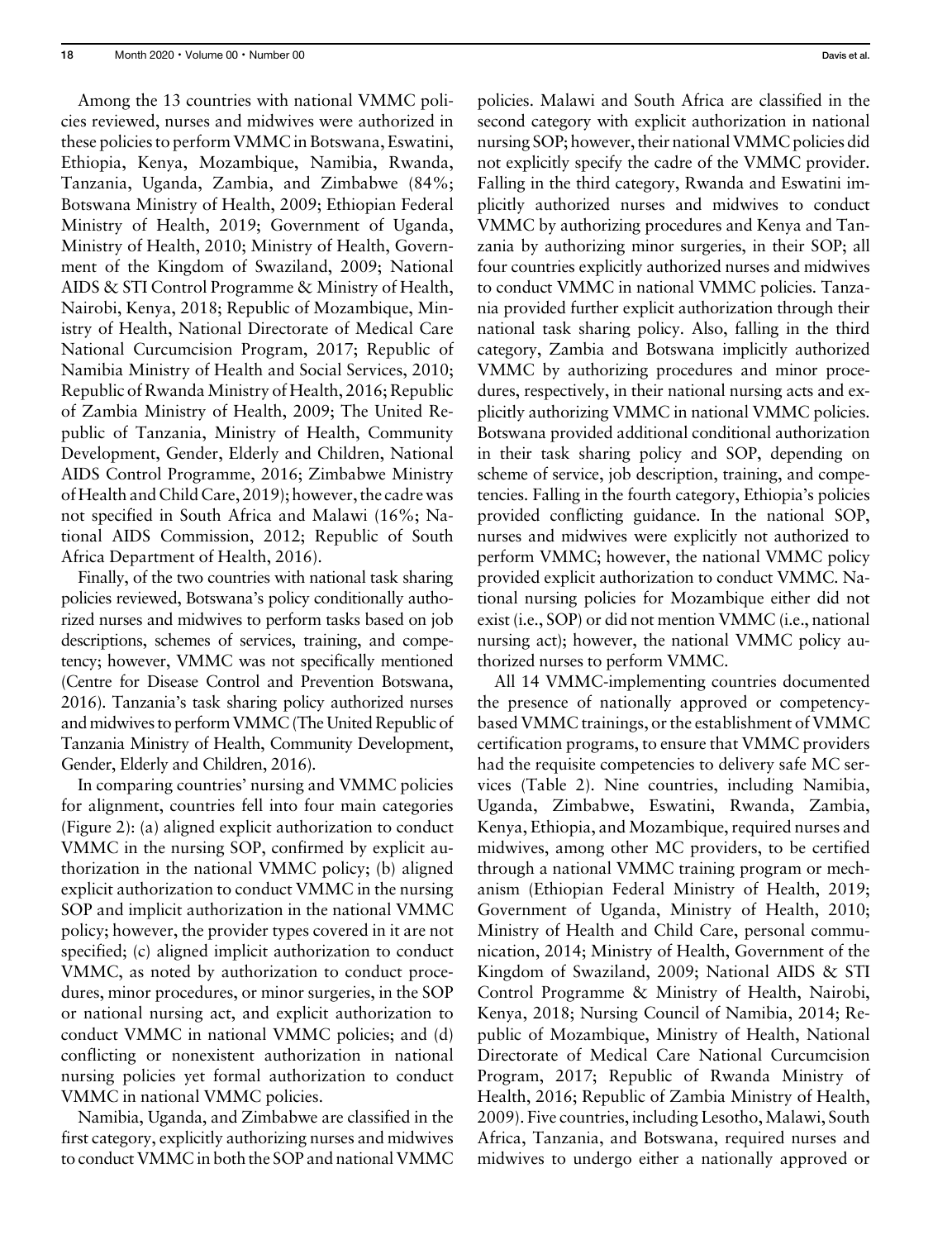competency-based VMMC training to provide VMMC services (Botswana Ministry of Health, 2009; Lesotho Nursing Council, 2013; Nurses and Midwives Council of Malawi, 2015b; South African Nursing Council, personal communication, 2014; The United Republic of Tanzania, Ministry of Health, Community Development, Gender, Elderly and Children, National AIDS Control Programme, 2016).

### **Discussion**

#### Safety Literature Review

The preponderance of evidence on VMMC performed by nonphysician cadres is that it is safe, both by the standards of the often-cited 2% moderate/severe AE rate threshold and compared with physicians. Data came from 40% of VMMC-implementing countries representing almost 60% of all VMMCs reported to WHO in 2018, the most recent year with released data and so should be broadly generalizable (World Health Organization, 2019c). The noted exceptions to the overall safety equivalence between physician and nonphysician cadres support cautions around ensuring adequate mentorship for new providers as they develop experience. Speculatively, physicians may, on average, enter VMMC with more general surgical experience, contributing to their early performance, which is balanced out in other cadres by their VMMC-specific experience once it accumulates. Nonphysicians were systematically assigned to lower-risk (nonadolescent) clients in some settings and may have been informally assigned in others, potentially biasing their reported AE rates downward. Another safety consideration is that AE rates capture events but not ultimate outcomes, which would be expected to improve with prompt care seeking, and nonphysicians have some evidence for higher follow-up rates. Speculatively, this may be attributed to backgrounds in patient communication among these cadres, which are often primarily responsible for patient education.

Articles' quality of evidence on our outcome of interest varied widely, particularly with respect to provider assignment method as discussed above, and lack of blinding to exposure by outcome assessors. These potential biases would be expected to drive findings in opposite directions, with any "shunting" of higher-risk patients to doctors tending to raise their relative AE rates and with potential assessor bias toward higher doctor safety tending to lower them. However, AE determination remains largely based on examination, and authors believe that the high consistency of the literature also strengthens the quality of the overall body of evidence.

The three studies excluded from this review due to the lack of a purely nonphysician cadre qualitatively reported similar results. Nonphysicians performed 88–97% of procedures in the arms reported, all device based, with moderate/severe AE rates of 0.6% (Feldblum et al., 2016) to 1.4% (Sokal et al., 2014), and a total AE rate of 4.2–4.9% (Ndagijimana et al., 2015).

A major gap in the included literature was on the lack of information provided in the article on specific training backgrounds of the nonphysician providers. Some VMMC-implementing countries have multiple subcategories of nurses (e.g., enrolled vs. registered nurses in Malawi), and countries can have varying training pathways for other nonphysician cadres. Similarly, nurses' aides, although only performing circumcision in one included study (Ngo & Obhai, 2012), may not be equivalent to auxiliaries and/or may lack basic clinical training in some countries, to which findings would not be generalizable. In turn, these different subgroups can have substantially different workforce sizes, such that establishing safety outcomes specific to each has important human resource implications. Eight of the 14 initial VMMC priority countries reported nursing/midwifery subcadre sizes to the Global Regulatory Atlas (National Council of State Boards of Nursing, Inc., 2019). Numbers of midwives are consistently lower than those of nurses, by varying degrees. Among nurses, the numbers of highly trained practitioners vary tremendously: some countries have a predominance of these in the nursing workforce, whereas others have the opposite. In some countries, like Malawi, one subcadre far outnumbers the others and would be a clear priority for training and certification to provide VMMC services. In others, like Rwanda, the workforce is similar between registered nurses and enrolled or auxiliary nurses, such that prioritization might require a more careful assessment of the desired final size of the VMMC workforce. Existing data do not allow determination of whether or not experience, years of health training, general education level, or specific health curricula are each key determinants of provider safety. Analysis and dissemination of routinely collected program data, or prospective data collection in program settings, could fill many or all of these gaps without the need for research interventions.

#### Policy Document Review

As countries work to align policy and practice to ensure access to sustainable VMMC services, prioritizing and expanding nursing and midwifery workforce authorization and competency will allow these cadres to fully support program scale-up. Explicit authorization to provide VMMC services in the nursing and midwifery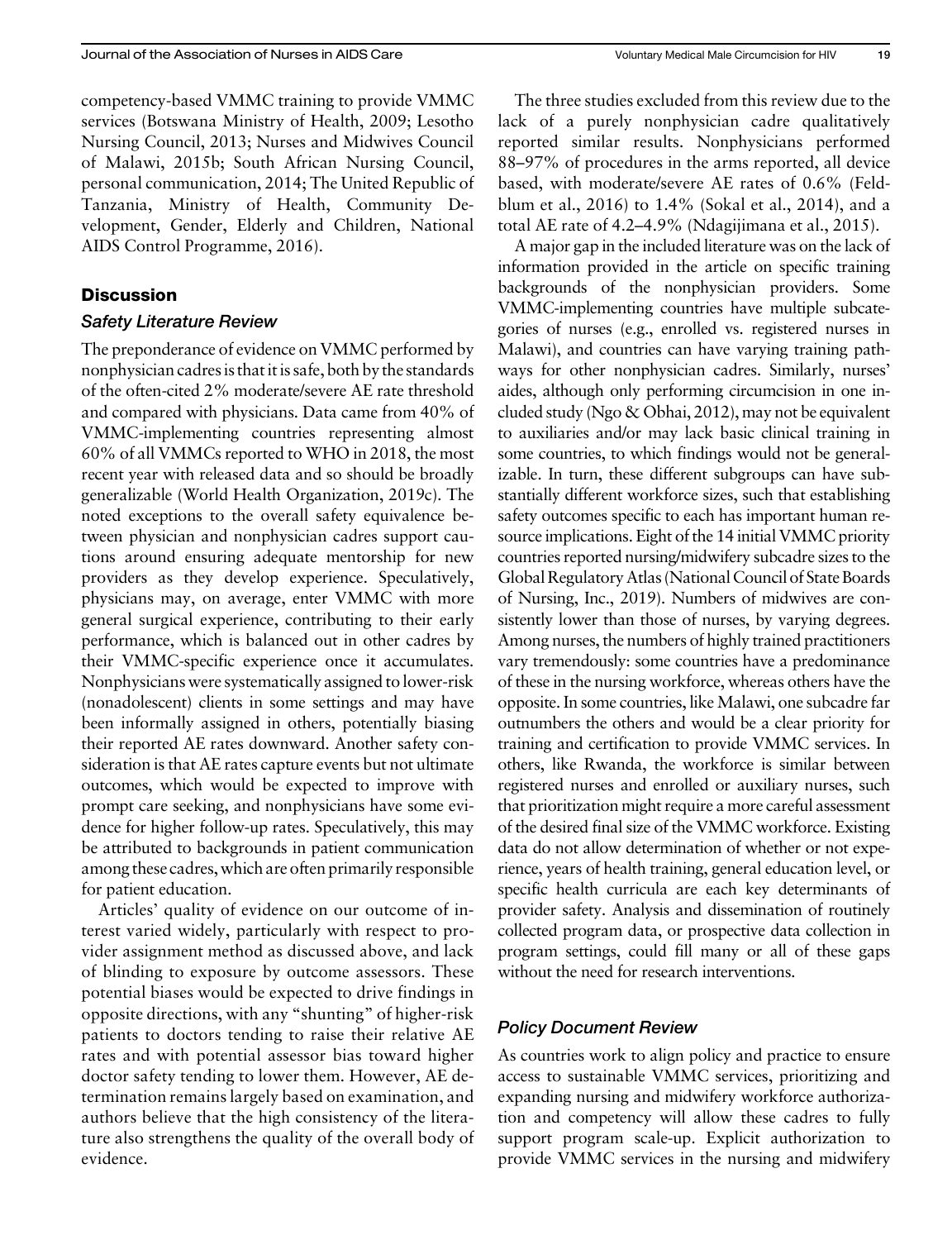SOP, supported by authorization in the national VMMC policy, provides a strong framework for clear and formal authorization, and a requisite mandate for competencybased training. All three countries—Namibia, Uganda, and Zimbabwe—with explicit VMMC authorization in their SOP and national VMMC policies also have certification programs for nurses and midwives. Namibia issues trained providers a Medical Male Circumcision Certificate of Proficiency and a Certificate to Perform Medical Male Circumcision with guidelines for certification renewal. In Uganda, nurses and midwives are certified through a training program authorized by the Ministry of Health and the Association of Surgeons of Uganda. Zimbabwe has a SOP specifically for nurse circumcisers and has integrated formal VMMC traininginto preservice and in-service education for nurses and midwives (Zimbabwe Ministry of Health and Child Care, 2019). It also certifies nurse circumcisers after assisting in 200 circumcisions and performing 20 under direct supervision, in line with the study findings from Kenya that found that AE rates were lower among providers with more experience (Feldblum et al., 2014; Herman-Roloff et al., 2012). South Africa requires nurses and midwives to demonstrate proof of competency-based VMMC training upon request by the South African Nursing Council, and Malawi requires nurses and midwives to complete an approved training program.

For countries with implicit authorization for nurses to perform VMMC, either through the national SOP or through national nurses act, and explicit authorization to perform VMMC through the national VMMC policy, the link between authorization and competency is less consistent. Four countries—Rwanda, Eswatini, Kenya, and Zambia—require nurses and midwives to be trained and certified to perform VMMC services, and Kenya and Zambia incorporated VMMC competencies into preservice nursing and midwifery curricula (National AIDS & STI Control Programme & Ministry of Health, Nairobi, Kenya, 2018; Republic of Zambia Ministry of Health, 2009, 2012). Eswatini requires MC providers to be certified through Eswatini's Male Circumcision Task Force (Ministry of Health, Government of the Kingdom of Swaziland, 2009). Among the other countries, Tanzania requires nurses and midwives to be trained using the national VMMC or early infant male circumcision training modules, and Botswana's national VMMC policy outlines a formal strategy for VMMC provider training and the need to establish a certification system for providers to ensure safe practice across public and private health facilities (Botswana Ministry of Health, 2009).

To ensure the development of a competent nursing and midwifery workforce to sustain the delivery of VMMC services, countries with implicit authorization can develop formal systems to train and certify existing providers, ensuring the requisite competencies to deliver safe VMMC services. Although multiple studies demonstrated that safe MC services can be provided by nurses and midwives, study providers were well trained and operated within a controlled study setting. Health systems need mechanisms, such as certification, to ensure that providers have the appropriate competencies to deliver VMMC in programmatic settings. Integrating VMMC competencies into preservice education—like in Kenya, Zambia and Zimbabwe—is an investment in building core clinical competencies within the nursing and midwifery workforce and a sustainable foundation for future VMMC certification.

Countries, such as Ethiopia and Mozambique, lacking explicit or implicit authorization to perform VMMC in their nursing and midwifery SOP, or national nurses act, yet authorizing nurses and midwives to conduct VMMC in their national VMMC policy leave the nursing and midwifery workforce vulnerable and exposed, providing conflicting guidance on authorization (e.g., Ethiopia) or weak authorization that is not supported by national nursing and midwifery policies and regulations (e.g., Mozambique). Although both Ethiopia's and Mozambique's national VMMC policies specify that VMMC providers, including nurses, must be certified to provide services, the lack of authorization in national nursing and midwifery policies and regulations provides little protection in the case of an AE. When considering task sharing approaches to sustain service delivery, countries will be evaluating the demand for VMMC services in the context of their health workforce shortages and burdens of disease. In Ethiopia, the ratio of nurses and midwives to doctors is 8:1; however, the national HIV prevalence among adults is low (1.0%). In Mozambique, in contrast, the ratio of nurses and midwives to doctors is 6:1, with an HIV prevalence of 12.6% (UNAIDS, 2019; World Health Organization, 2019a, 2019b), necessitating a strong demand for VMMC services and more formal authorization for nurses and midwives to ensure requisite legal protection and clinical competencies to meet the demand for HIV prevention services.

The key limitations of the policy review include a reliance on personal knowledge of national colleagues for policy document collection in the absence of a standard repository for such documents. It is also possible that we may have missed documents or do not have the most upto-date documents in this review. This review captured only national-level documents; several VMMCimplementing countries have highly decentralized health systems in which regional (e.g., county or province) level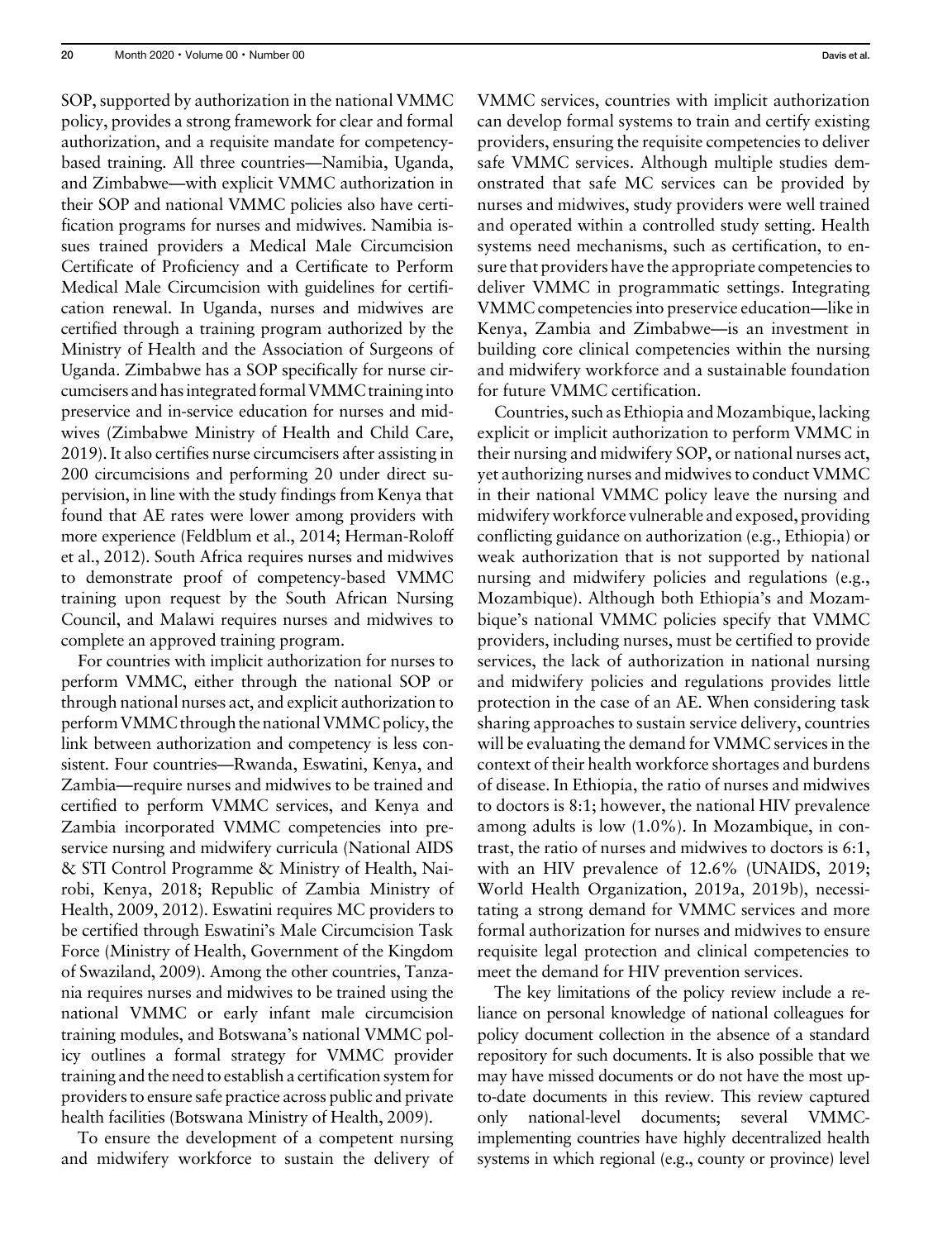policies may supersede, or not align with, national policy. The minimum requirements for sublevels within the nurse and midwife cadres vary by country, and this review did not capture the specific minimum qualifications for nurses and midwives in each country to be eligible for authorization to perform VMMC. Finally, this review is limited by authorizations and certifications documented in national nursing and VMMC regulations and policies and may not be reflective of recent developments in practice that have yet to be formally updated in revised national policies.

Despite the near-universal use of task sharing for service delivery among VMMC-implementing countries, important gaps in institutionalizing it as routine practice remain. Our review has shown that policy and SOP regulations authorizing nurses and midwives to perform circumcision can be unclear or contradictory, leaving their engagement limited and their liability unclear in the case of adverse outcomes. This is complicated by the multiple subcategories in nursing and associated health education levels within nursing and any other health cadres potentially authorized to do VMMC and the paucity of data on safety of procedures stratified by these groupings.

The Regulatory Functions Framework (Verani, 2017) may be useful in further analysis because it proposes a list of seven important regulatory functions for the nursing profession, each of which, in a given country, can lie along a spectrum of development stages from low (ad hoc) to high (mature): legislation, registration (systems and data use), licensure, SOP, continuing professional development, preservice accreditation, and misconduct and disciplinary powers. Systematic integration of VMMC across nursing and midwifery regulations would ensure that (a) VMMC is authorized in national legislation or SOP; (b) VMMC competencies are included in preservice nurse training curricula, assessed in national licensure examinations, and evaluated through national VMMC certification programs, as a form of continuing professional development or in-service training; (c) VMMC certified providers are listed on a national registry; and (d) AEs are evaluated to understand the root cause, identify areas for systematic improvement within the national VMMC program, and evaluate any needs for enhanced training or disciplinary action.

Alternative methods of male circumcision that use devices further complicate the situation. Device-based methods are usually simpler procedures, and thus, requirements to perform them may permit a broader set of health care provider types to use them safely. This has led to their use being regulated separately from that of conventional surgical male circumcision, with some cadres being permitted to perform device-based circumcisions only. Overall, if the currently available WHO-prequalified device, the ShangRing, scales up successfully, it could dramatically alleviate human resource shortages in the VMMC program through shorter procedure times and potentially higher acceptance of use for a wider range of cadres. However, ShangRing requires surgical backup by highly skilled providers to be available to manage difficult cases. This would have implications on the presence of such a provider on site or nearby. Given the personnel structure of the current program, the majority of highly experienced VMMC providers will still be nonphysicians. Countries will be faced with national-level decisions about how to regulate these devices, and the need for multidisciplinary backup accessible via rapid referral will not be removed by expansion of a nurse-led VMMC program.

Countries can address health workforce issues related to provider staffing and compensation as a key enabler to maintain VMMC HCW availability (assuming that sustainable VMMC programs will be integrated into routine health services, rather than having parallel service delivery mechanisms). Given other public sector nursing responsibilities, performing VMMC, which by definition is never medically urgent, may compete with urgently needed care in settings that are understaffed. Nursing leadership in VMMC-implementing countries have raised concerns about this scenario, resulting in "task dumping," in which the SOP for nurses keeps expanding but staffing does not, based in part on experience with the history of similar expansions in nurse prescribing authority for antiretroviral therapy that made HIV treatment scale-up in resource-poor health settings possible.

The potential for skill sets expansion conferred by the VMMC program to benefit health systems more broadly has yet to be explored. Countries implementing VMMC face some of the world's most severe shortages of surgical providers for common procedures. All VMMCimplementing countries together have an estimated 5,015 surgeons (World Health Organization, 2017), approximately 1.8 per 100,000 (Worldometer, 2019), far below the UN Lancet Commission on Global Surgery's proposed 2030 goal of 20 per 100,000 (Meara et al., 2015). Meanwhile, there is an estimated current unmet need in East and Southern Africa for more than 25 million procedures (Rose et al., 2015).

Efforts have been made in some countries to address this gap through creating categories of surgically trained midlevel providers for minor procedures like VMMC, but most have involved clinical officers or other nonnurse, nonphysician cadres. A 2007 nonphysician clinician SOP review in 47 sub-Saharan African countries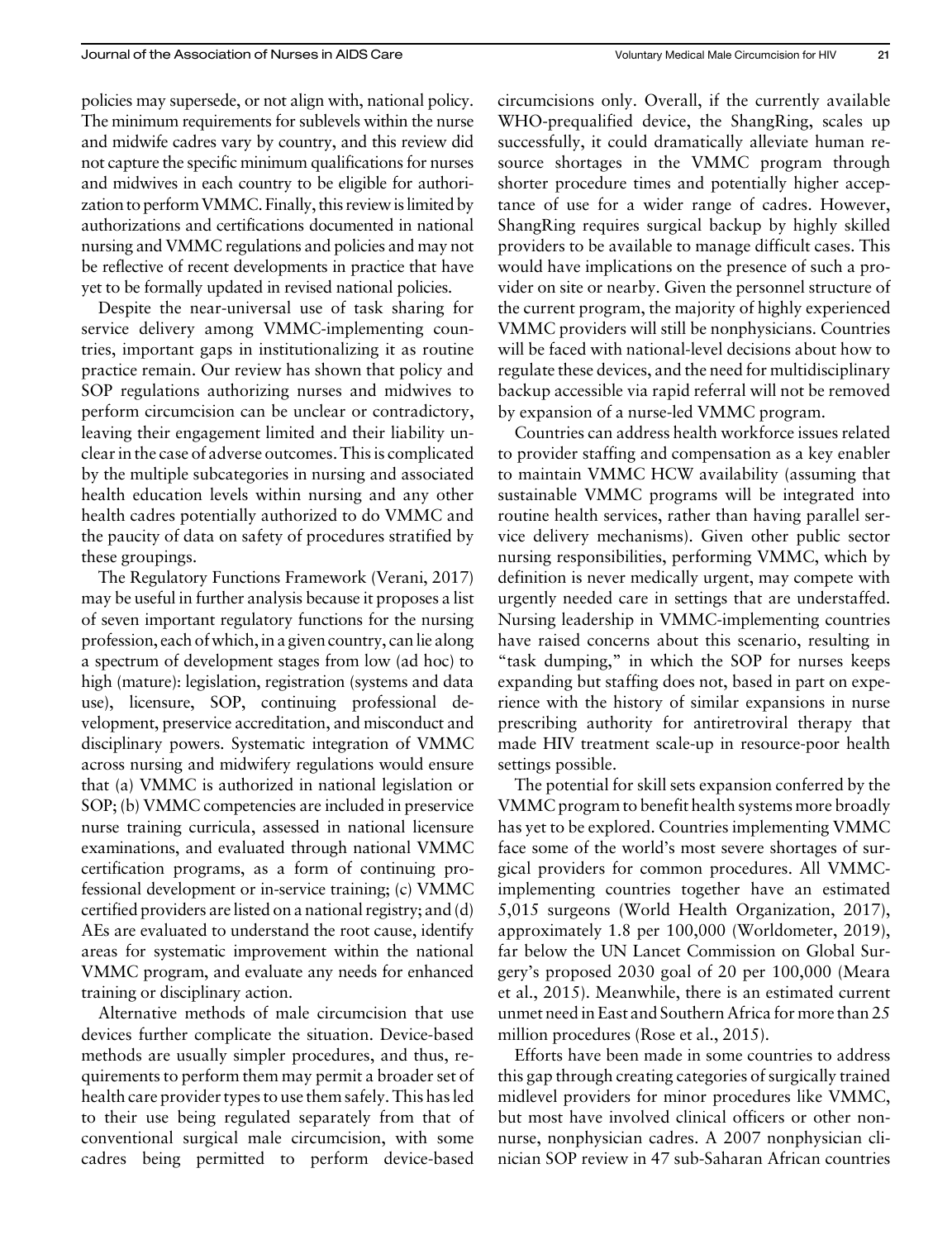#### Key Considerations

- $\bigcirc$  Nurses and midwives have played a critical role in the successful scale-up of VMMC as an HIV-prevention intervention in sub-Saharan Africa.
- O Nurse-led VMMC is safe.
- $\bigcirc$  Better alignment is needed between policy and regulatory environments for nurse-performed VMMC, including ensuring requisite clinical competencies needed for VMMC through the establishment of national certification programs.
- $\bigcirc$  Nurses and midwives will be critical to the sustainability of the VMMC program, and the capacity of nurses and midwives to perform other surgical needs may be enhanced through VMMC.

found four where midlevel provider training programs for task sharing admitted nurses, but those covered medicine and nonsurgical obstetrics and did not include surgical procedures (Mullan & Frehywot, 2007). For many nurses (other than those trained in midwifery), VMMC provided their first-ever opportunity to develop competence in suturing, cutting live tissue, achieving hemostasis, and complication management, which are useful skills and foundations of surgical practice.

The few countries in sub-Saharan Africa, where nurse performance of specific surgeries is already established, provide some indication of the potential. Nurses perform trichiasis surgery in some eastern African countries (Gichangi et al., 2015). Mozambique is an interesting example where nurses can join the "surgical technician" cadre, which performs the majority of obstetric surgeries; however, it requires a 3-year training—longer than their original average of 2.6 years of nursing training (Pereira et al., 2007). Other surgeries already performed by other midlevel providers in various VMMCimplementing countries include episiotomy, incision and drainage (Msuya et al., 2017), elective and strangulated groin hernia repair, prostatectomy, exploratory laparotomy, and hydrocelectomy (Wilhelm et al., 2011). Examples like these could contribute to a national or regional process of developing a list of technically straightforward, frequently needed surgical procedures that VMMC-experienced nurses could be readily trained to perform. The Disease Control Priorities, Third Edition indicates essential surgical procedures that should be available at lower-level health care facilities, which could serve to inform a more holistic planning and the role of nursing (Debas et al., 2015).

#### Conclusion

VMMC performed by nurses is safe and has become standard practice in most VMMC settings, yet many countries have not yet aligned national nursing and midwifery regulations with national VMMC policies to provide clear authorization to perform VMMC services. Countries face a tremendous challenge in institutionalizing their VMMC programs to provide long-term, high-volume services to maintain high coverage with a robust referral process for AEs that require more specialized providers, particularly if the need outlasts the donor support that has driven national programs to date. Removing remaining barriers to full nurse participation can streamline this process. This work highlights the safety of nurse-performed VMMC and the potential of the nursing workforce to contribute to sustainable programs, as well as the need to harmonize national policies and formalize certification programs for nurses and midwives performing VMMC.

#### **Disclosures**

The authors report no real or perceived vested interests related to this article that could be construed as a conflict of interest.

#### Author Contributions

C. Toledo conceived of the study, performed article screening and data abstraction, interpreted data and policy implications, and provided intellectual input on the manuscript. S. M. Davis performed article screening and data abstraction, interpreted data and policy implications, and drafted and revised the manuscript. S. L. Leslie designed and performed the literature search and provided intellectual input and editing on the manuscript. H. Baker, J. M. Gross, and J. Samuelson designed and performed the policy search, performed article screening and data abstraction, interpreted data and policy implications, and provided intellectual input on the manuscript. C. M. Z. Chasokela interpreted data and policy implications, provided intellectual input on the manuscript.

## **Disclaimer**

The findings and conclusions in this report are those of the authors and do not necessarily represent the official positions of the funding agencies. The authors alone are responsible for the views expressed in this article and they do not necessarily represent the views, decisions, or policies of the institutions with which they are affiliated.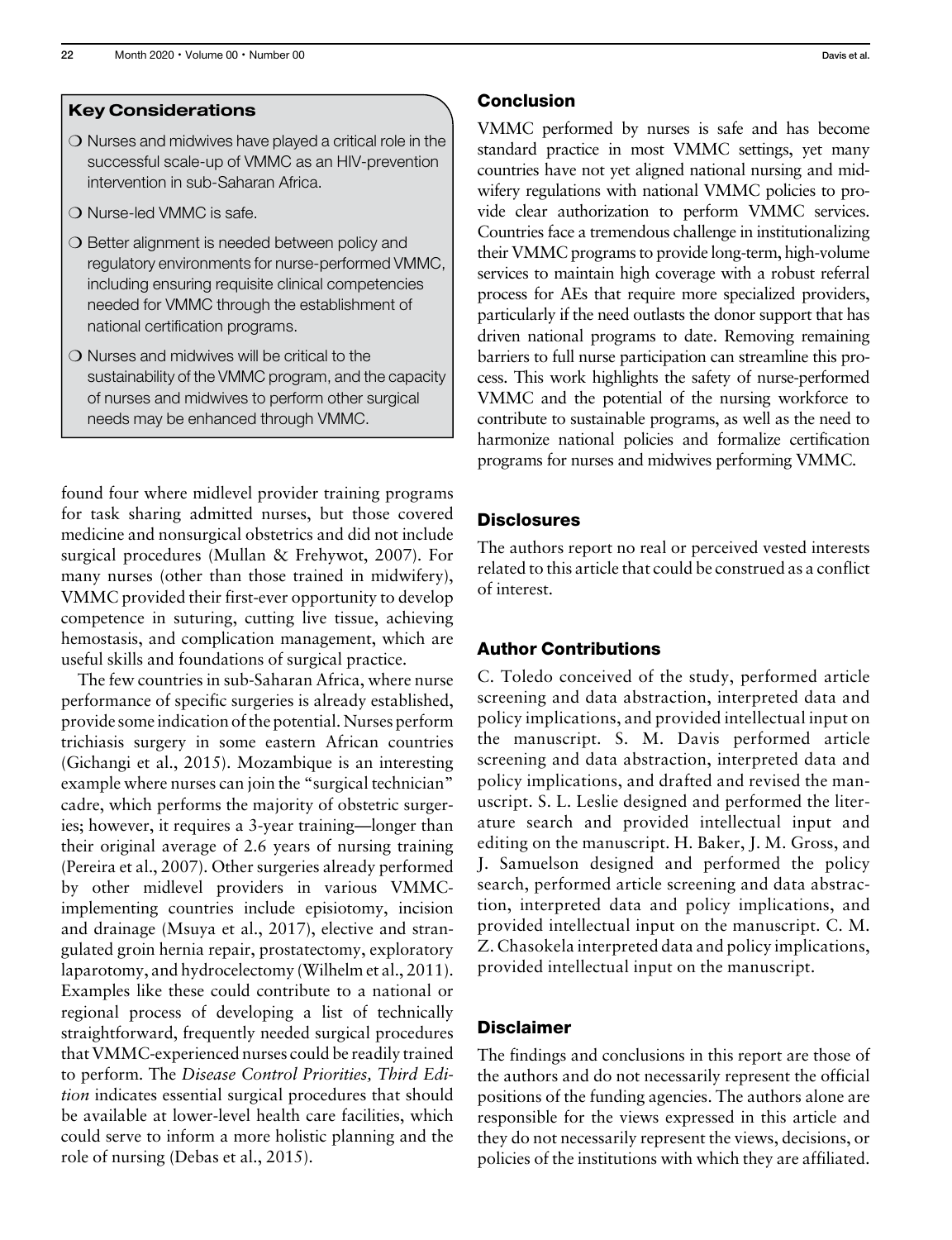#### Acknowledgments

This review has been partly supported by the President's Emergency Plan for AIDS Relief (PEPFAR) through the Centers for Disease Control and Prevention (CDC) under the terms of a Cooperative Agreement number GH13-1327. The recipient of the award is the World Health Organization, Meg Doherty is the Principal Investigator. The authors acknowledge Andre Verani, JD, MPH, for his review of the Mozambique policy documents in Portuguese.

#### References

- Auvert, B., Taljaard, D., Lagarde, E., Sobngwi-Tambekou, J., Sitta, R., & Puren, A. (2005). Randomized, controlled intervention trial of male circumcision for reduction of HIV infection risk: The ANRS 1265 Trial. PLoS Medicine, 2(11), e298. [https://doi.org/10.1371/journal.pmed.](https://doi.org/10.1371/journal.pmed.0020298) [0020298](https://doi.org/10.1371/journal.pmed.0020298)
- Bailey, R. C., Moses, S., Parker, C. B., Agot, K., Maclean, I., Krieger, J. N., Williams, C. F., Campbell, R. T., & Ndinya-Achola, J. O. (2007). Male circumcision for HIV prevention in young men in Kisumu, Kenya: A randomised controlled trial. Lancet (London, England), 369(9562), 643–656. [https://doi.org/10.1016/S0140-6736\(07\)60312-2](https://doi.org/10.1016/S0140-6736(07)60312-2)
- Botswana Ministry of Health. (2009). Safe male circumcision, additional strategy for HIV prevention: A national strategy. [https://www.](https://www.malecircumcision.org/sites/default/files/document_library/Botswana_Safe_MC_National_Strategy%20%281%29.pdf) [malecircumcision.org/sites/default/files/document\\_library/Botswana\\_](https://www.malecircumcision.org/sites/default/files/document_library/Botswana_Safe_MC_National_Strategy%20%281%29.pdf) [Safe\\_MC\\_National\\_Strategy%20%281%29.pdf](https://www.malecircumcision.org/sites/default/files/document_library/Botswana_Safe_MC_National_Strategy%20%281%29.pdf)
- Buwembo, D. R., Musoke, R., Kigozi, G., Ssempijja, V., Serwadda, D., Makumbi, F.,Watya, S., Namuguzi, D., Nalugoda, F., Kiwanuka, N., Sewankambo, N. K.,Wabwire-Mangen, F., Kiggundu, V.,Wawer, M. J., & Gray, R. H. (2012). Evaluation of the safety and efficiency of the dorsal slit and sleeve methods of male circumcision provided by physicians and clinical officers in Rakai, Uganda. BJU International, 109(1), 104–108.<https://doi.org/10.1111/j.1464-410X.2011.10259.x>
- Centre for Disease Control and Prevention Botswana. (2016, September). Task sharing policy for nurses and midwives in Botswana.
- Debas, H. T., Donkor, P., Gawande, A., Jamison, D. T., Kruk, M. E., & Mock, C. N. (Eds.). (2015). Disease control priorities: *Essential surgery* (3rd ed., Vol. 1). The International Bank for Reconstruction and Development/ The World Bank.<https://doi.org/10.1596/978-1-4648-0346-8>
- Ethiopian Federal Ministry of Health. (2019). Voluntary medical male circumcision strategic document (2020–2022).
- Ethiopian Food, Medicine and Health Care Administration and Control Authority. (2017). Scope of practice for health professionals in Ethiopia.
- Farley, T. M., Samuelson, J., Grabowski, M. K., Ameyan, W., Gray, R. H., & Baggaley, R. (2020). Impact of male circumcision on risk of HIV infection in men in a changing epidemic context - systematic review and meta-analysis. Journal of the International AIDS Society, 23(6), e25490.<https://doi.org/10.1002/jia2.25490>
- Feldblum, P. J., Odoyo-June, E., Obiero, W., Bailey, R. C., Combes, S., Hart, C., Jou Lai, J., Fischer, S., & Cherutich, P. (2014). Safety, effectiveness and acceptability of the PrePex device for adult male circumcision in Kenya. PLoS One, 9(5), e95357. [https://doi.org/10.](https://doi.org/10.1371/journal.pone.0095357) [1371/journal.pone.0095357](https://doi.org/10.1371/journal.pone.0095357)
- Feldblum, P. J., Zulu, R., Linyama, D., Long, S., Nonde, T. J., Lai, J. J., Kashitala, J., Veena, V., & Kasonde, P. (2016). Randomized controlled trial of the ShangRing for adult medical male circumcision: Safety, effectiveness, and acceptability of using 7 versus 14 device sizes. Journal of Acquired Immune Deficiency Syndromes (1999), 72(Suppl. 1), S30-S35.<https://doi.org/10.1097/QAI.0000000000001015>
- Fernanda Teixeira, do cargo de Director do Gabinete da Esposa do Presidente da Republica. (2016). Cria a Ordem dos Enfermeiros de

Mocambique e aprova o respectivo Estatuto. Boletim da Republica, Despacho Presidencial n. 1/2016.

- Frajzyngier, V., Odingo, G., Barone, M., Perchal, P., & Pavin, M. (2014). Safety of adult medical male circumcision performed by nonphysician clinicians in Kenya: A prospective cohort study. Global Health, Science and Practice, 2(1), 93–102. [https://doi.org/10.9745/](https://doi.org/10.9745/GHSP-D-13-00120) [GHSP-D-13-00120](https://doi.org/10.9745/GHSP-D-13-00120)
- Galukande, M., Duffy, K., Bitega, J. P., & Wooding, N. (2014). Skills training of health workers in the use of a non surgical device (PrePex) for adult safe male circumcision. PLoS One, 9(8), e104893. [https://doi.org/](https://doi.org/10.1371/journal.pone.0104893) [10.1371/journal.pone.0104893](https://doi.org/10.1371/journal.pone.0104893)
- Gichangi, M., Kalua, K., Barassa, E., Eliah, E., Lewallen, S., & Courtright, P. (2015). Task shifting for eye care in Eastern Africa: General nurses as trichiasis surgeons in Kenya, Malawi, and Tanzania. Ophthalmic Epidemiology, 22(3), 226–230. [https://doi.org/10.3109/](https://doi.org/10.3109/09286586.2015.1040924) [09286586.2015.1040924](https://doi.org/10.3109/09286586.2015.1040924)
- Government of Uganda, Ministry of Health. (2010). Safe male circumcision policy. [https://www.malecircumcision.org/resource/](https://www.malecircumcision.org/resource/uganda-safe-male-circumcision-policy) [uganda-safe-male-circumcision-policy](https://www.malecircumcision.org/resource/uganda-safe-male-circumcision-policy)
- Gray, R. H., Kigozi, G., Serwadda, D., Makumbi, F., Watya, S., Nalugoda, F., Kiwanuka, N., Moulton, L. H., Chaudhary, M. A., Chen, M. Z., Sewankambo, N. K., Wabwire-Mangen, F., Bacon, M. C., Williams, C. F. M., Opendi, P., Reynolds, S. J., Laeyendecker, O., Quinn, T. C., & Wawer, M. J. (2007). Male circumcision for HIV prevention in men in Rakai, Uganda: A randomised trial. Lancet (London, England), 369(9562), 657–666. [https://doi.org/10.1016/](https://doi.org/10.1016/S0140-6736(07)60313-4) [S0140-6736\(07\)60313-4](https://doi.org/10.1016/S0140-6736(07)60313-4)
- Herman-Roloff, A., Bailey, R. C., & Agot, K. (2012). Factors associated with the safety of voluntary medical male circumcision in Nyanza province, Kenya. Bulletin of the World Health Organization, 90(10), 773–781.<https://doi.org/10.2471/BLT.12.106112>
- Hove, J., Masimba, L., Murenje, V., Nyadundu, S., Musayerenge, B., Xaba, S., Nachipo, B., Chitimbire, V., Makunike, B., Holec, M., Chinyoka, T., Mandisarisa, J., Balachandra, S., Tshimanga, M., Barnhart, S., & Feldacker, C. (2019). Incorporating voluntary medical male circumcision into traditional circumcision contexts: Experiences of a local consortium in Zimbabwe collaborating with an ethnic group. Global Health, Science and Practice, 7(1), 138–146. [https://doi.org/10.](https://doi.org/10.9745/GHSP-D-18-00352) [9745/GHSP-D-18-00352](https://doi.org/10.9745/GHSP-D-18-00352)
- International Council of Nurses. (2019a). Nursing definitions. Retrieved December 11, 2019, from [https://www.icn.ch/nursing-policy/nursing](https://www.icn.ch/nursing-policy/nursing-definitions)[definitions](https://www.icn.ch/nursing-policy/nursing-definitions)
- International Council of Nurses. (2019b, May 24). International Council of Nurses and Nursing Now welcome 2020 as International Year of the Nurse and the Midwife. Retrieved December 11, 2019, from [https://](https://www.icn.ch/news/international-council-nurses-and-nursing-now-welcome-2020-international-year-nurse-and-midwife) [www.icn.ch/news/international-council-nurses-and-nursing-now](https://www.icn.ch/news/international-council-nurses-and-nursing-now-welcome-2020-international-year-nurse-and-midwife)[welcome-2020-international-year-nurse-and-midwife](https://www.icn.ch/news/international-council-nurses-and-nursing-now-welcome-2020-international-year-nurse-and-midwife)
- Joint United Nations Programme on HIV/AIDS. (2011). Joint strategic action framework to accelerate the scale-up of voluntarymedicalmale circumcision for HIV prevention in Eastern and southern Africa 2012–2016. [http://www.](http://www.unaids.org/sites/default/files/en/media/unaids/contentassets/documents/unaidspublication/2011/JC2251_Action_Framework_circumcision_en.pdf) [unaids.org/sites/default/files/en/media/unaids/contentassets/documents/](http://www.unaids.org/sites/default/files/en/media/unaids/contentassets/documents/unaidspublication/2011/JC2251_Action_Framework_circumcision_en.pdf) [unaidspublication/2011/JC2251\\_Action\\_Framework\\_circumcision\\_en.pdf](http://www.unaids.org/sites/default/files/en/media/unaids/contentassets/documents/unaidspublication/2011/JC2251_Action_Framework_circumcision_en.pdf)
- Kigozi, G., Musoke, R., Watya, S., Kighoma, N., Nkale, J., Nakafeero, M., Namuguzi, D., Serwada, D., Nalugoda, F., Sewankambo, N., Wawer, M. J., & Gray, R. H. (2014). The safety and acceptance of the PrePex device for non-surgical adult male circumcision in Rakai, Uganda. A non-randomized observational study. PLoS One, 9(8), e100008.<https://doi.org/10.1371/journal.pone.0100008>
- Kigozi, G., Musoke, R., Watya, S., Kighoma, N., Ssebbowa, P., Serwadda, D., Nalugoda, F., Makumbi, F., Li, P., Lee, R., Goldstein, M., Wawer, M., Sewankambo, N., & Gray, R. H. (2013). The acceptability and safety of the Shang Ring for adult male circumcision in Rakai, Uganda. Journal of Acquired Immune Deficiency Syndromes (1999), 63(5), 617–621. [https://doi.org/10.](https://doi.org/10.1097/QAI.0b013e3182968dda) [1097/QAI.0b013e3182968dda](https://doi.org/10.1097/QAI.0b013e3182968dda)
- Kohler, P. K., Namate, D., Barnhart, S., Chimbwandira, F., Tippet-Barr, B. A., Perdue, T., Chilongozi, D. A., Tenthani, L., Phiri, O.,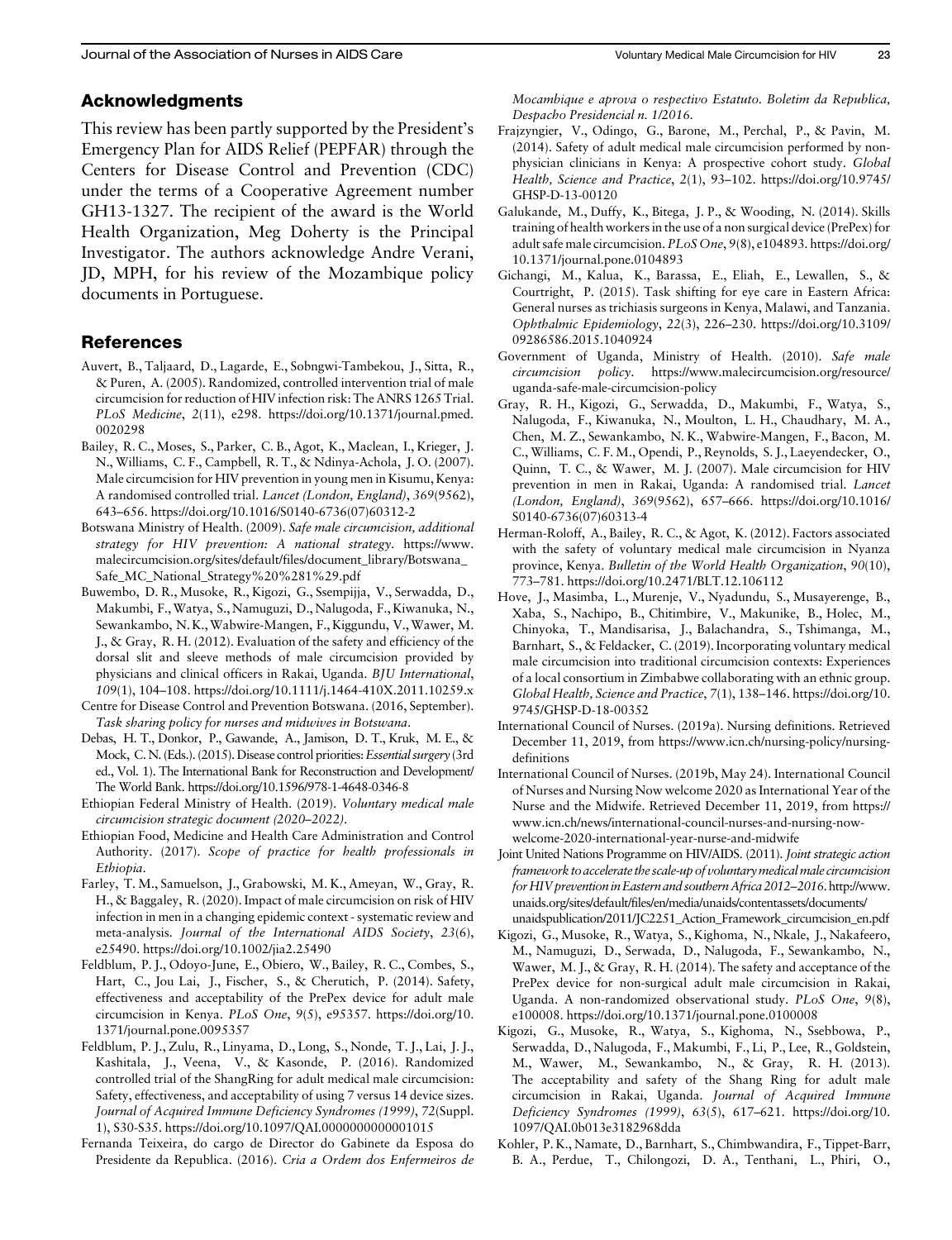Msungama, W., Holmes, K. K., & Krieger, J. N. (2016). Classification and rates of adverse events in a Malawi male circumcision program: Impact of quality improvement training. BMC Health Services Research, 16, 61.<https://doi.org/10.1186/s12913-016-1305-x>

- Kohler, P. K., Tippett Barr, B. A., Kang'ombe, A., Hofstee, C., Kilembe, F., Galagan, S., Chilongozi, D., Namate, D., Machaya, M., Kabwere, K., Mwale, M., Msunguma, W., Reed, J., & Chimbwandira, F. (2016). Safety, feasibility, and acceptability of the PrePex device for adult male circumcision in Malawi. Journal of Acquired Immune Deficiency Syndromes (1999), 72 (Suppl. 1), S49-S55. [https://doi.org/](https://doi.org/10.1097/QAI.0000000000000774) [10.1097/QAI.0000000000000774](https://doi.org/10.1097/QAI.0000000000000774)
- Lesotho Nursing Council. (2013). Scope of practice and framework of competencies for: Registered nurse, registered midwife, nursing assistant.
- Liberati, A., Altman, D. G., Tetzlaff, J., Mulrow, C., Gøtzsche, P. C., Ioannidis, J. P., Clarke, M., Devereaux, P. J., Kleijnen, J.,&Moher, D. (2009). The PRISMA statement for reporting systematic reviews and meta-analyses of studies that evaluate healthcare interventions: Explanation and elaboration. BMJ (Clinical Research Ed.), 339, b2700.<https://doi.org/10.1136/bmj.b2700>
- Meara, J. G., Leather, A. J., Hagander, L., Alkire, B. C., Alonso, N., Ameh, E. A., Bickler, S. W., Conteh, L., Dare, A. J., Davies, J., Mérisier, E. D., El-Halabi, S., Farmer, P. E., Gawande, A., Gillies, R., Greenberg, S. L., Grimes, C. E., Gruen, R. L., Ismail, E. A., Kamara, T. B., … Yip, W. (2015). Global surgery 2030: Evidence and solutions for achieving health, welfare, and economic development. Lancet, 386(9993), 569–624. [https://doi.org/10.1016/S0140-6736\(15\)60160-X](https://doi.org/10.1016/S0140-6736(15)60160-X)
- Ministry of Health, Government of the Kingdom of Swaziland. (2009). Policy on safe male circumcision for HIV prevention. [https://www.](https://www.malecircumcision.org/resource/policy-safe-male-circumcision-hiv-prevention) [malecircumcision.org/resource/policy-safe-male-circumcision-hiv](https://www.malecircumcision.org/resource/policy-safe-male-circumcision-hiv-prevention)[prevention](https://www.malecircumcision.org/resource/policy-safe-male-circumcision-hiv-prevention)
- Ministry of Health, Mozambique. (2018). National voluntary medical male circumcision program for HIV prevention instrument for quality assessment.
- Msuya, M., Blood-Siegfried, J., Chugulu, J., Kidayi, P., Sumaye, J., Machange, R., Mtuya, C. C., & Pereira, K. (2017). Descriptive study of nursing scope of practice in rural medically underserved areas of Africa, South of the Sahara. International Journal of Africa Nursing Sciences, 6, 74–82.<https://doi.org/10.1016/j.ijans.2017.04.003>
- Mullan, F., & Frehywot, S. (2007). Non-physician clinicians in 47 sub-Saharan African countries. Lancet (London, England), 370(9605), 2158–2163. [https://doi.org/10.1016/S0140-6736\(07\)60785-5](https://doi.org/10.1016/S0140-6736(07)60785-5)
- Mutabazi, V., Bitega, J. P., Ngeruka, L. M., Hategekimana, T., Kaplan, S. A., Karema, C., & Binagwaho, A. (2014). Non-surgical adult male circumcision using the PrePex device: Task-shifting from physicians to nurses. African Journal of Reproductive Health, 18(1), 61–70.
- Mutabazi, V., Kaplan, S. A., Rwamasirabo, E., Bitega, J. P., Ngeruka, M. L., Savio, D., Karema, C., & Binagwaho, A. (2013). One-arm, open-label, prospective, cohort field study to assess the safety and efficacy of the PrePex device for scale-up of nonsurgical circumcision when performed by nurses in resource-limited settings for HIV prevention. Journal of Acquired Immune Deficiency Syndromes (1999), 63(3), 315–322. [https://doi.org/10.1097/QAI.](https://doi.org/10.1097/QAI.0b013e31828e6412) [0b013e31828e6412](https://doi.org/10.1097/QAI.0b013e31828e6412)
- Mwandi, Z., Ochieng, A., Grund, J., Mwalili, S., Kimanga, D., Otieno, G., Ohaga, S., Oyaro, P., Mwangi, C., Knight, N., Chesang, K., & Bock, N. (2012). MOPDE0104: Service delivery trends in Kenya's voluntary medical male circumcision scale-up from 2008–2011. Journal of the International AIDS Society, AIDS2012 Abstract Supplement, 15(Suppl. 3), 136–137. [https://doi.org/10.7448/IAS.15.](https://doi.org/10.7448/IAS.15.5.18440) [5.18440](https://doi.org/10.7448/IAS.15.5.18440)
- National AIDS Commission. (2012). Malawi voluntary medical male circumcision communication strategy, 2012–2016.
- National AIDS & STI Control Programme, & Ministry of Health, Nairobi, Kenya. (2018). Policy guidelines for sustaining medical male circumcision services in Kenya. [https://www.malecircumcision.org/](https://www.malecircumcision.org/resource/policy-guidelines-sustaining-medical-male-circumcision-services-kenya-2019)

[resource/policy-guidelines-sustaining-medical-male-circumcision](https://www.malecircumcision.org/resource/policy-guidelines-sustaining-medical-male-circumcision-services-kenya-2019)[services-kenya-2019](https://www.malecircumcision.org/resource/policy-guidelines-sustaining-medical-male-circumcision-services-kenya-2019)

- National Council of State Boards of Nursing, Inc. (2019). NCSBN's Global Regulatory Atlas | Jurisdiction Selection. Retrieved December 11, 2019, from [https://regulatoryatlas.com/jurisdiction](https://regulatoryatlas.com/jurisdiction-selection#compTabOpen)[selection#compTabOpen](https://regulatoryatlas.com/jurisdiction-selection#compTabOpen)
- Ndagijimana, A., Mugenzi, P., Thomson, D. R., Hedt-Gauthier, B., Condo, J. U., & Ngoga, E. (2015). PrePex male circumcision: Followup and outcomes during the first two years of implementation at the Rwanda military hospital. PLoS One, 10(9), e0138287. [https://doi.org/](https://doi.org/10.1371/journal.pone.0138287) [10.1371/journal.pone.0138287](https://doi.org/10.1371/journal.pone.0138287)
- Ngcobo, S., Wolvaardt, J. E., Bac, M., & Webb, E. (2018). The quality of voluntary medical male circumcision done by mid-level workers in Tshwane District, South Africa: A retrospective analysis. PLoS One, 13(1), e0190795.<https://doi.org/10.1371/journal.pone.0190795>
- Ngo, T.D., & Obhai, G. (2012). Male circumcision uptake, postoperative complications, and satisfaction associated with mid-level providers in rural Kenya. HIV/AIDS (Auckland, N.Z.), 4, 37–43. [https://doi.org/10.](https://doi.org/10.2147/HIV.S30357) [2147/HIV.S30357](https://doi.org/10.2147/HIV.S30357)
- Nurses and Midwives Council of Malawi. (2015a). Scope of practice for all cadres of midwifery.
- Nurses and Midwives Council of Malawi. (2015b). Scope of practice for all cadres of nursing. Nurses and Midwives Council of Malawi.
- Nursing and Midwifery Council of Botswana. (2019). Scope of practice for nurses and midwives in Botswana.
- Nursing Council for Botswana. (1969, May 23). Nursing Council for Botswana (Badge) Regulations. [https://botswanalaws.com/subsidiary](https://botswanalaws.com/subsidiary-legislation/nurses-and-midwives-subsidiary-legislation)[legislation/nurses-and-midwives-subsidiary-legislation](https://botswanalaws.com/subsidiary-legislation/nurses-and-midwives-subsidiary-legislation)
- Nursing Council of Kenya. (2012). Scope of practice for nurses in Kenya.
- Nursing Council of Namibia. (2014, October 3). Regulations relating to the scope of practice of persons registered or enrolled under the Nursing Act, 2004.
- Nursing Now. (2019). Vision. Retrieved December 11, 2019, from [https://](https://www.nursingnow.org/vision/) [www.nursingnow.org/vision/](https://www.nursingnow.org/vision/)
- Ouzzani, M., Hammady, H., Fedorowicz, Z., & Elmagarmid, A. (2016). Rayyan-a web and mobile app for systematic reviews. Systematic Reviews, 5(1), 210.<https://doi.org/10.1186/s13643-016-0384-4>
- Parliament of Zambia. (1997, December 18). The Nurses and Midwives Act, 1997.
- Pereira, C., Cumbi, A., Malalane, R., Vaz, F., McCord, C., Bacci, A., & Bergström, S. (2007). Meeting the need for emergency obstetric care in Mozambique: Work performance and histories of medical doctors and assistant medical officers trained for surgery. BJOG: An International Journal of Obstetrics and Gynaecology, 114(12), 1530–1533. [https://](https://doi.org/10.1111/j.1471-0528.2007.01489.x) [doi.org/10.1111/j.1471-0528.2007.01489.x](https://doi.org/10.1111/j.1471-0528.2007.01489.x)
- Population Services International. (2016) Adverse event action guide for voluntary medical male circumcision (VMMC) by surgery or device (2nd ed.). Retrieved March 27, 2019 from [http://origin.who.](http://origin.who.int/hiv/pub/malecircumcision/AdverseEventActionGuide.pdf%20TNow%20posted%20in%20its%20updated%20version%20(2018)%20at%20https://www.malecircumcision.org/resource-bundle/adverse-event-action-guide-vmmc-surgery-or-device) [int/hiv/pub/malecircumcision/AdverseEventActionGuide.pdf](http://origin.who.int/hiv/pub/malecircumcision/AdverseEventActionGuide.pdf%20TNow%20posted%20in%20its%20updated%20version%20(2018)%20at%20https://www.malecircumcision.org/resource-bundle/adverse-event-action-guide-vmmc-surgery-or-device) [TNow posted in its updated version \(2018\) at https://www.](http://origin.who.int/hiv/pub/malecircumcision/AdverseEventActionGuide.pdf%20TNow%20posted%20in%20its%20updated%20version%20(2018)%20at%20https://www.malecircumcision.org/resource-bundle/adverse-event-action-guide-vmmc-surgery-or-device) [malecircumcision.org/resource-bundle/adverse-event-action](http://origin.who.int/hiv/pub/malecircumcision/AdverseEventActionGuide.pdf%20TNow%20posted%20in%20its%20updated%20version%20(2018)%20at%20https://www.malecircumcision.org/resource-bundle/adverse-event-action-guide-vmmc-surgery-or-device)[guide-vmmc-surgery-or-device](http://origin.who.int/hiv/pub/malecircumcision/AdverseEventActionGuide.pdf%20TNow%20posted%20in%20its%20updated%20version%20(2018)%20at%20https://www.malecircumcision.org/resource-bundle/adverse-event-action-guide-vmmc-surgery-or-device)
- President of the Republic of Rwanda (Paul Kagame). (2008, November 1). Ministerial Order No. 25/2008 Establishing the National Council of Nurses and Midwives and determining its organisation, functioning and competence. [https://www.ncnm.](https://www.ncnm.rw/documents/Nursing_20Law.pdf) [rw/documents/Nursing\\_20Law.pdf](https://www.ncnm.rw/documents/Nursing_20Law.pdf)
- Reed, J. B., Grund, J., Liu, Y.,Mwandi, Z., Howard, A. A.,McNairy, M. L., Chesang, K., Cherutich, P., & Bock, N. (2015). Implementation and operational research: evaluation of loss-to-follow-up and postoperative adverse events in a voluntary medical male circumcision program in Nyanza Province, Kenya. Journal of Acquired Immune Deficiency Syndromes, 69(1), e13-23. [https://doi.](https://doi.org/10.1097/QAI.0000000000000535) [org/10.1097/QAI.0000000000000535](https://doi.org/10.1097/QAI.0000000000000535)
- Republic of Mozambique, Ministry of Health, National Directorate of Medical Care National Curcumcision Program. (2017). Reference manual for technical training on medical circumcision.